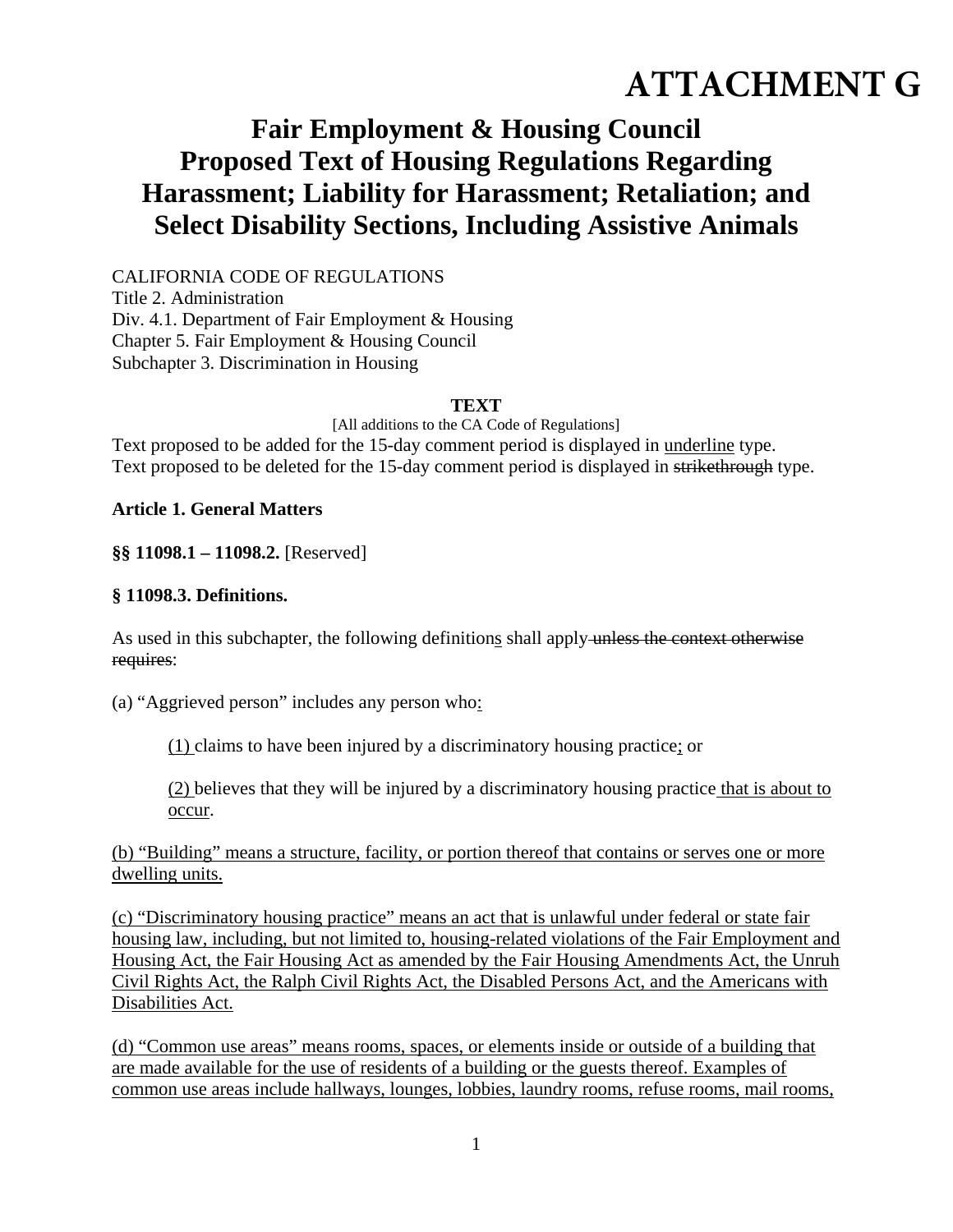elevators, parking areas, garages, pools, clubhouses, dining areas, physical fitness areas or gyms, children's play areas, recreational areas, and passageways among and between buildings.

(e) "Dwelling unit" means a single unit of residence for a family or one or more persons. Examples of dwelling units include a single family home; an apartment unit within an apartment building; and rooms in which people sleep within other types of dwellings in which sleeping accommodations are provided but toileting or cooking facilities are shared by occupants of more than one room or portion of the dwelling. Examples of the latter include dormitory rooms and sleeping accommodations in shelters intended for occupancy as a residence for homeless persons.

(bf) "Housing accommodation" or "dwelling" includes:

(1) any building, structure, or portion thereof that is used or occupied as, or designed, arranged, or intended to be used or occupied as, a home, residence, or sleeping place by one person who maintains a household or by two or more persons who maintain a common household, and includes all public and common use areas associated with it, if any, including, but not limited to, single family homes; apartments; community associations, condominiums, planned developments, and other common interest developments as defined in the Davis-Stirling Common Interest Development Act; rooms; single room occupancy hotel rooms; transitional housing; supported housing; residential motels or hotels; boardinghouses; shelters; homeless shelters; cabins and other structures housing migrant farmworkers; hospices; manufactured homes; mobile homes and mobile home spaces; floating homes and floating home spaces; communities and live aboard marinas; bunkhouses; sober living homes; recreational vehicles used as a home or residence; and licensed and unlicensed group living arrangements.

 $(2)$  any vacant land that is offered for sale or lease for the construction of any building, structurehousing accommodation, dwelling, or portion thereof intended to be used or occupied as a residenceas defined in subdivision (1); or

(3) all dwellings as defined in and covered by the federal Fair Housing Act (42 U.S.C. § 3602(b)), such as single family homes, apartments, condominiums, rooms, single room occupancy hotel rooms, transitional housing, supported housing, residential motels or hotels, boardinghouses, shelters, cabins and other structures housing migrant farmworkers, hospices, manufactured homes, mobile homes and mobile home spaces, floating homes and floating home spaces, communities and live aboard marinas, bunkhouses, and recreational vehicles used as a home or residence.

(c) "Housing provider" includes "owner" and "person" as those terms are defined in Government Code section 12927.

(dg) "Owner" includes the lessee, sublessee, assignee, managing agent, real estate broker or salesperson, trustee, receiver, or any person having any legal or equitable right of ownership or possession or the right to rent or lease housing accommodations, and includes the state and any of its political subdivisions and any agency thereof. In common interest developments, "owner"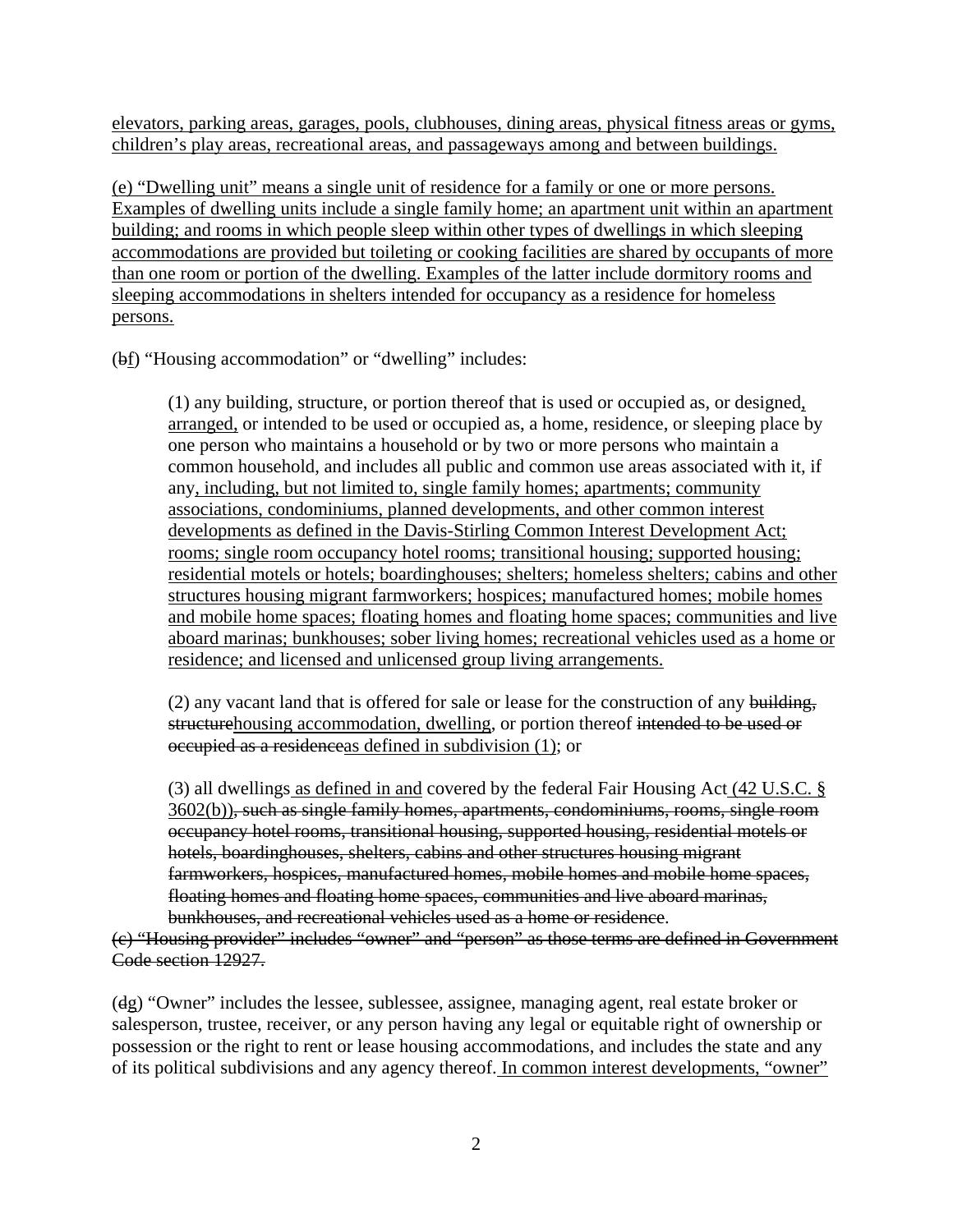also includes governing bodies of the common interest developments, and their agents and employees.

(eh) "Person" includes:

(1) all individuals and entities that are described in 42 U.S.C. § 3602(d) and 24 C.F.R. 100.20, including one or more individuals, corporations, partnerships, associations, labor organizations, legal representatives, mutual companies, joint-stock companies, trusts, unincorporated organizations, trustees, trustees in cases under Title 11 of the U.S.C, receivers, and fiduciaries;

(2) all individuals and entities that are described in the definition of "owner";

(3) all individuals and entities that are described in the definition of "housing provider"; and

(43) all institutional third parties, including the Federal Home Loan Mortgage Corporation;

(4) community associations, condominiums, planned developments, and other common interest developments as defined in the Davis-Stirling Common Interest Development Act (Civil Code Section 4000, et seq.);

(5) any entity that has the power to make housing unavailable through its actions or inactions, including, but not limited to, government entities and agencies, insurance companies, real estate brokers and agents, and entities that provide funding for housing; or

(6) "Person" shall be interpreted broadly.

(fi) "Practice" includes an action or actions, failure to act, rules, laws, decisions, standards, policies and procedures, whether written or unwritten, and includes "practices" as used in 24 C.F.R. Part 100.

(j) "Premises" means the interior or exterior spaces, parts, components, or elements of a building, including individual dwelling units and the public and common use areas of a building.

(gk) "Protected bases" or "protected classes" includes race, color, religion, sex, gender, gender identity, gender expression, sexual orientation, marital status, national origin, ancestry, familial status, source of income, disability, age, genetic information, citizenship, primary language, immigration status, arbitrary characteristics, and all other classes of persons protected from discrimination under federal andor state fair housing laws, and people perceived to be a member of any of the preceding classes.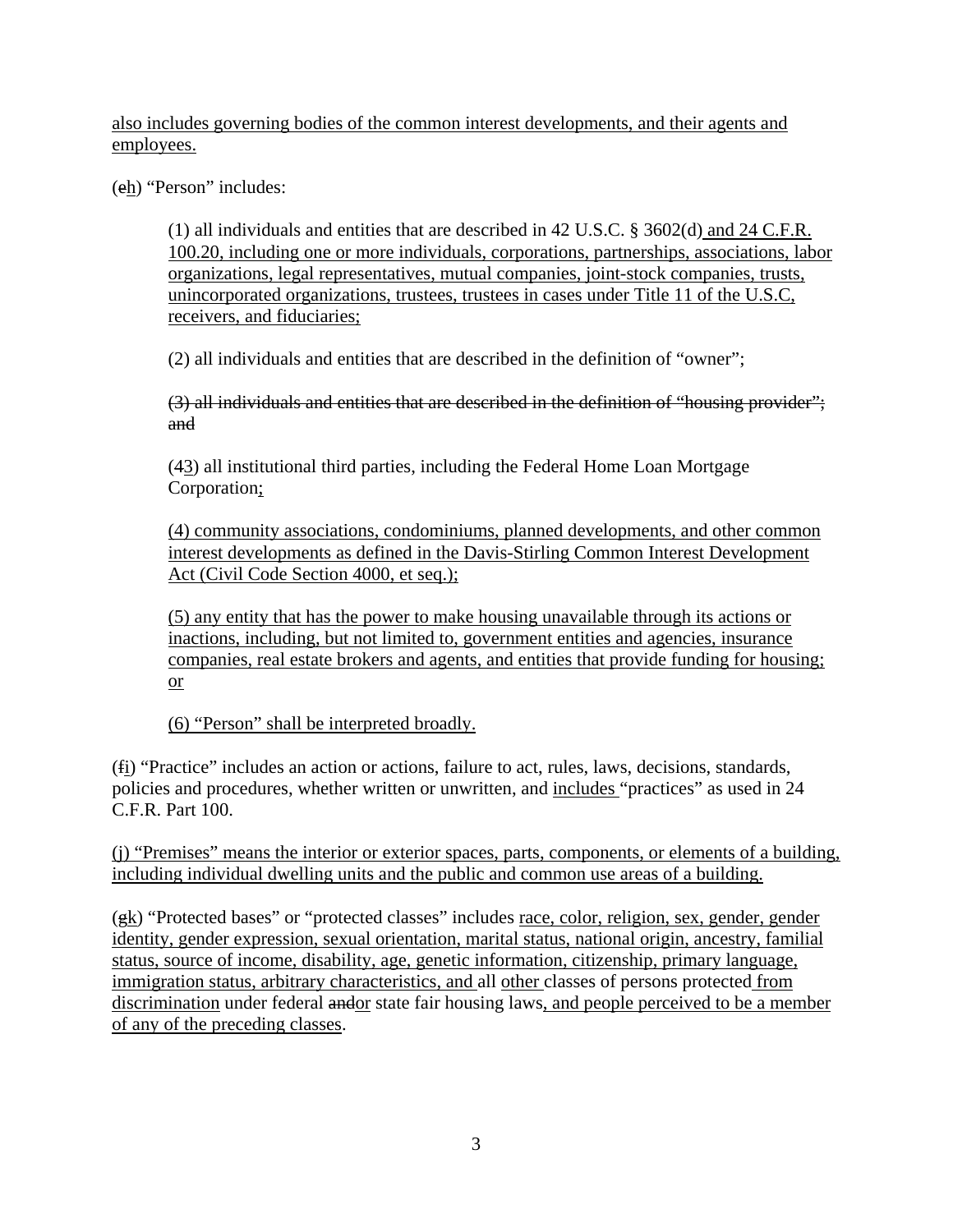(l) "Public use areas" means interior or exterior rooms or spaces of a building that are made available to the general public. Public use may be provided at a building that is privately or publicly owned.

Note: Authority cited: Section 12935(a), Government Code. Reference: Sections 12920, 12921, 12927, 12955, and 12955.8, Government Code.

# **§ 11098.4. Liability for Discriminatory Housing Practices.**

(a) Direct Liability.

- (1) A person is directly liable for:
- (A) The person's own conduct that results in a discriminatory housing practice.

(B) Failing to take prompt action to correct and end a discriminatory housing practice by that person's employee or agent, where the person knew or should have known of the discriminatory conduct, including because supervisors, managers, or principles of the person had or should have had such knowledge.

(C) Failing to fulfill a duty to take prompt action to correct and end a discriminatory housing practice by a third-party, where the person knew or should have known of the discriminatory conduct and had the power to correct it. The powerduty to take prompt action to correct and end a discriminatory housing practice by a third-party depends upon the extent of the person's control or any legal responsibility or authority the person may have with respect to the conduct of such third party. The power, control, responsibility or authority can be derived from an obligation to the aggrieved person created by contract, or lease, common interest development governing documents, <del>(including bylaws or other</del> rules of a homeowners association, condominium, or cooperative), or by federal, California, or local law.

(2) For purposes of determining liability under this section, prompt action to correct and end the discriminatory housing practice may not include any action that penalizes or harms the aggrieved person, such as eviction of the aggrieved person. Nothing herein is intended to cause or permit the delay of an unlawful detainer action otherwise authorized by law and unrelated to the discriminatory housing practice or opposition to the discriminatory housing practice. This also does not limit the aggrieved person's right to raise the discriminatory housing practice as a defense to an unlawful detainer action.

(b) Vicarious Liability. A person is vicariously liable for a discriminatory housing practice by the person's agent or employee, regardless of whether the person knew or should have known of the conduct that resulted in a discriminatory housing practice, if, consistent with agency law, the discriminatory housing practice is committed within the scope of the agent or employee's employment.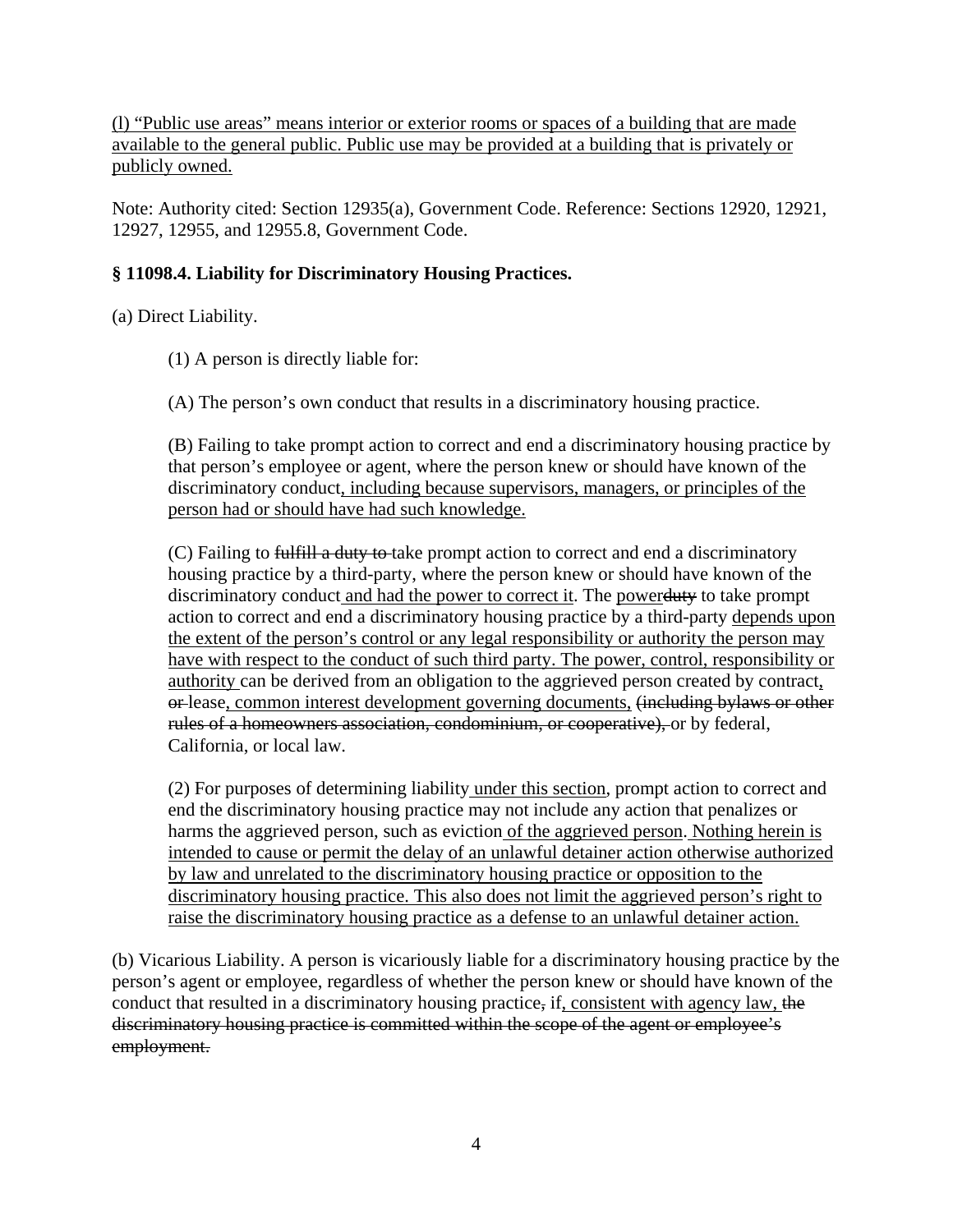(1) Whether liability for a discriminatory housing practice occurs is consistent within the scope of agency employment law is a question of fact. However, a discriminatory housing practice can be found to occur in the scope of employment even if it violates an agent's or employee's official duties, does not benefit the agent or employer, is willful or malicious, or disregards the agent's or employer's express orders.

(2) An agent or employee shall be considered to be acting within the course and scope of the agency or employment relationship if his or her discriminatory housing practice occurs incidental to the agent's or employee's job-related tasks. This includes, but is not limited to, being on the premises of a dwelling for work-related reasons such as conducting repairs.

(c)  $A_{\text{II}}$  person-employee or agent may be directly liable for a discriminatory housing practice, regardless of whether the person's employer or principal knew or should have known of the conduct or failed to take appropriate corrective action.

Note: Authority cited: Section 12935(a), Government Code. Reference: Sections 12920, 12921, 12927, and 12955, Government Code.

# **Article 2. Harassment and Retaliation**

#### **§ 11098.5. Harassment.**

(a) General. It shall be unlawful for a housing provider to harass any person in connection with the sale or rental of a dwelling on account of a person's membership in a protected class. Harassment includes conduct which deprives or interferes with the right to live in a discrimination-free housing environment. Quid pro quo and hostile environment harassment because of membership in a protected class constitute discriminatory housing practices. Harassment includes both quid pro quo harassment and hostile environment harassment.

(1) Quid pro quo harassment. Quid pro quo harassment refers to an unwelcome request or demand to engage in conduct where submission to the request or demand, either explicitly or implicitly, is made a condition related to any of the following: the sale, rental or availability of a dwelling; the terms, conditions, or privileges of the sale or rental, or the provision of services or facilities in connection therewith; or the availability, terms, or conditions of a residential real estate-related transaction. An unwelcome request or demand may constitute quid pro quo harassment even if a person acquiesces in the unwelcome request or demand.

(2) Hostile environment harassment. Hostile environment harassment refers to unwelcome conduct that is sufficiently severe or pervasive as to interfere with any of the following: the availability, sale, rental, or use or enjoyment of a dwelling; the terms, conditions, or privileges of the sale or rental, or the provision or enjoyment of services or facilities in connection therewith; or the availability, terms, or conditions of a residential real estate-related transaction. Hostile environment harassment does not require a change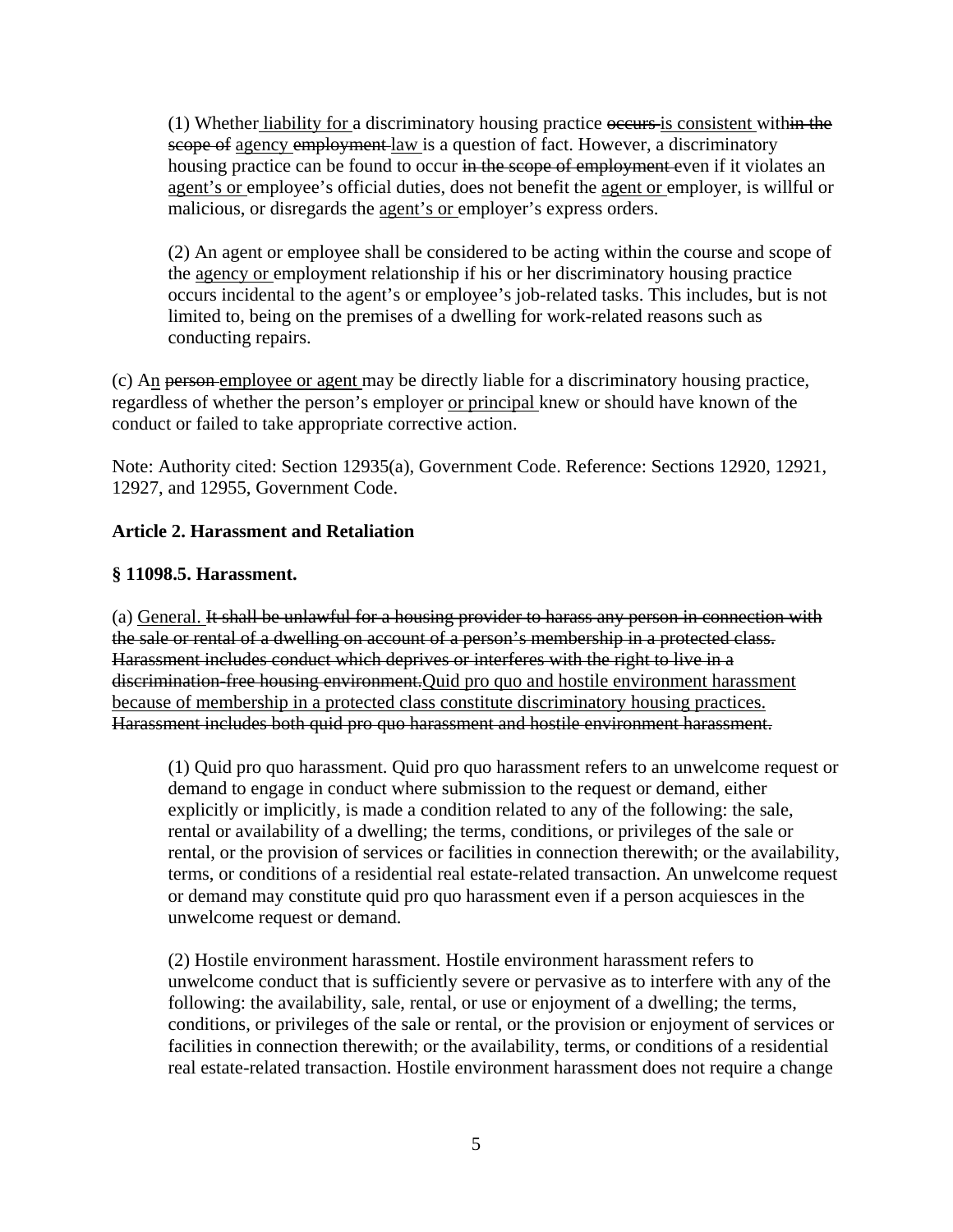in the economic benefits, terms, or conditions of the dwelling or housing-related services or facilities, or of the residential real-estate transaction.

(A) Whether hostile environment harassment exists depends upon the totality of the circumstances.

(B) The severity of the harassment is judged from the perspective of a reasonable person in the aggrieved person's position, considering all the circumstances.

(iC) Factors to be considered to determine whether hostile environment harassment exists include, but are not limited to, the nature of the conduct, the context in which the incident(s) occurred, the severity, scope, frequency, duration, and location of the conduct, and the relationships of the persons involved.

(iiD) Neither psychological nor physical harm must be demonstrated to prove that a hostile environment exists. Evidence of psychological or physical harm may, however, be relevantis relevant in determining whether a hostile environment existedwas created, as well as the amount of damages to which an aggrieved person may be entitled. However, neither psychological nor physical harm must be demonstrated to prove that a hostile environment exists.

(iii) Whether unwelcome conduct is sufficiently severe or pervasive as to create a hostile environment is viewed from the perspective of a reasonable person in the aggrieved person's position.

(E) A single incident of harassment because of a protected class may constitute a discriminatory housing practice, where the incident is severe, or evidences a quid pro quo. (b) Title VII Affirmative Defenses Not Available. The affirmative defense to an employer's vicarious liability for hostile environment harassment by a supervisor under Title VII of the Civil Rights Act of 1964 is not available in housing cases.

(cb) Type of Conduct. Harassment in housing can be written, verbal, or other conduct and does not require physical contact. Harassment in housing includes, but is not limited to:

(1) Verbal harassment, including, but not limited to, $e.g.$  epithets, derogatory comments, or slurs related to membership in a protected basisclass;

(2) Physical harassment directed at an individual,  $e.g.,$  including, but not limited to, assault, impeding or blocking movement, or any physical interference with normal movement, when directed at an individual related to membership in a protected basisclass;

(3) Visual forms of harassment,  $e.g.,$  including, but not limited to, derogatory posters, cartoons, drawings, writings, or other documents related to membership in a protected basisclass: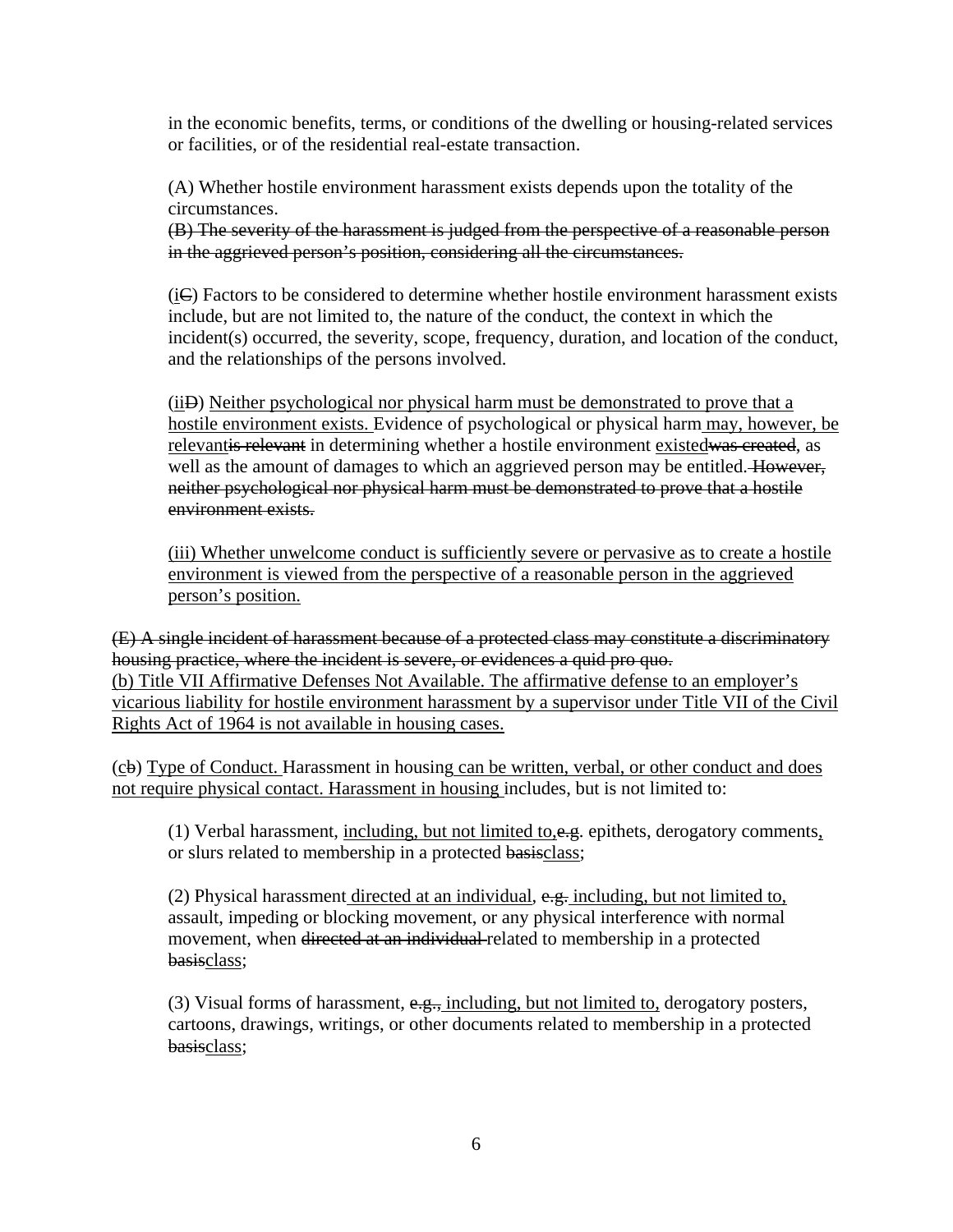(4) Unwelcome sexual conduct, or other unwelcome conduct, linked to an individual's the person's sex, gender, gender identity, gender expression, or sexual orientation;

(5) Any coercion, intimidation, threats, or interference with an individual's exercise or enjoyment of a housing benefit related to membership in a protected basisclass;

(6) Imposing different terms, rules, conditions, privileges, facilities, or services in connection with a housing benefit or accommodation related to membership in a protected basis; or

(6) Conditioning the availability of a dwelling, including the price, qualification criteria, or standards and procedures for securing the dwelling, on an individual's response to harassment related to membership in a protected class;

(7) Subjecting an individual to harassment related to membership in a protected class that causes the person to vacate a dwelling or abandon efforts to secure the dwelling;

(8) Conditioning the terms, conditions, privileges, rules, facilities or services related to the sale or rental of a dwelling, or denying or limiting the services or facilities in connection therewith, on an individual's response to harassment related to membership in a protected class;

(9) Subjecting an individual to harassment related to membership in a protected class that has the effect of imposing different terms, conditions, privileges, or rules relating to the sale or rental of a dwelling or denying or limiting service or facilities in connection with the sale or rental of a dwelling;

(10) Representing to an applicant that a dwelling is unavailable because of the applicant's response to a request for a sexual favor or other harassment related to membership in a protected class;

(11) Conditioning access to brokerage services on an individual's response to harassment related to membership in a protected class;

(12) Subjecting an individual to harassment related to membership in a protected class that has the effect of discouraging or denying access to brokerage services;

(13) Conditioning the availability of a loan or other financial assistance on an individual's response to harassment related to membership in a protected class;

(14) Subjecting an individual to harassment related to membership in a protected class that affects the availability of a loan or other financial assistance;

(15) Conditioning the aspect of a loan or other financial assistance to be provided in respect to a dwelling, or the terms or conditions thereof, on an individual's response to harassment related to membership in a protected class;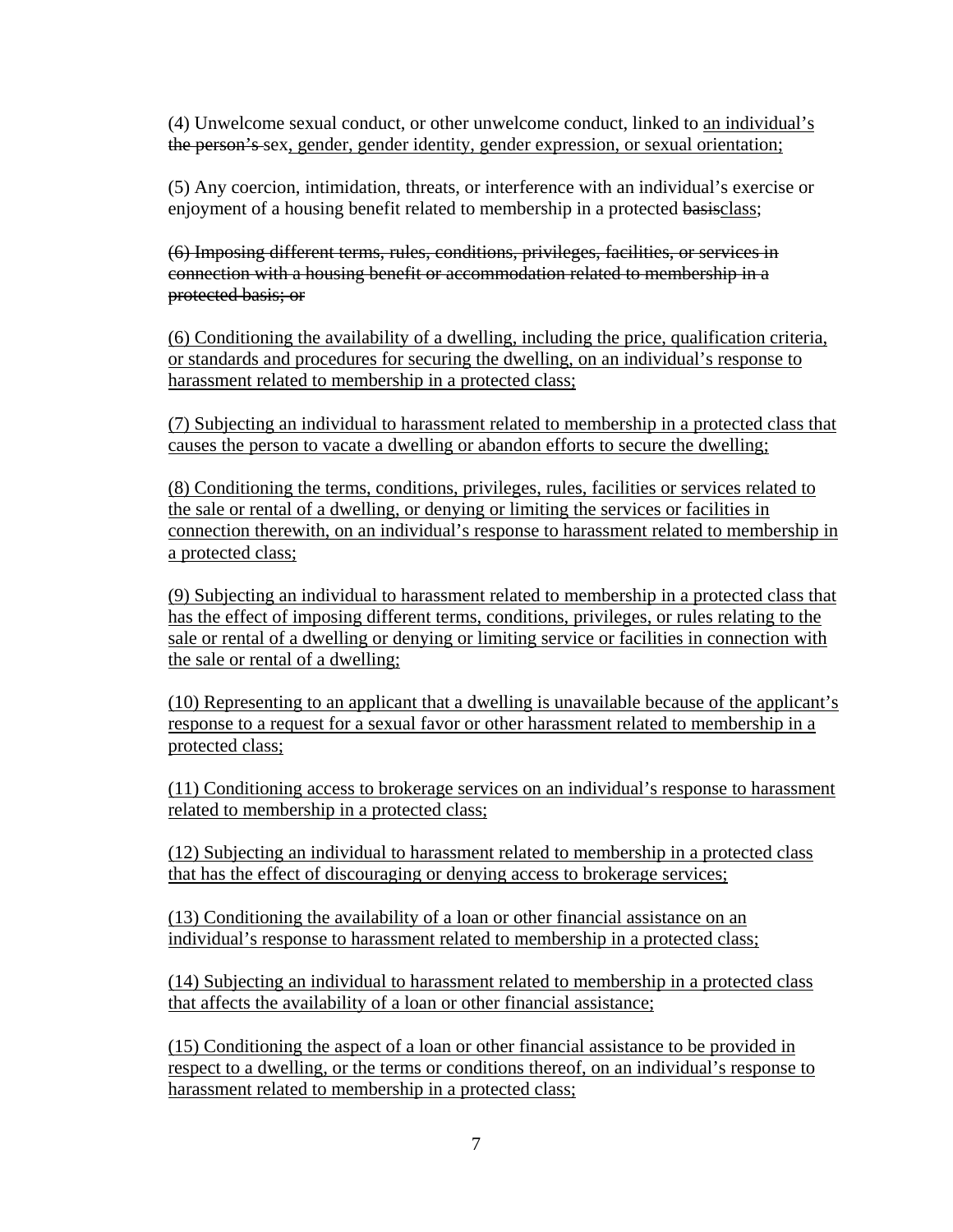(16) Subjecting an individual to harassment related to membership in a protected class that has the effect of imposing different terms or conditions for the availability of such loans or other financial assistance;

(17) Using an appraisal of residential real property in connection with the sale, rental or financing of any dwelling where the person knows or reasonably should know that the appraisal improperly takes into consideration membership in a protected class;

(18) Conditioning the terms of an appraisal of residential real property in connection with the sale, rental or financing of a dwelling on an individual's response to harassment related to membership in a protected class; or

(19) Revealing private information related to membership in a protected class to a third party about an individual, without their consent, to a third party related to membership in a protected basis unless such disclosure is required by federal or state law or permitted by an exception set forth in section 11098.27(g).

(d) Number of Incidents. A single incident of harassment because an individual is a member of a protected class may constitute a discriminatory housing practice, where the incident is sufficiently severe, or evidences a quid pro quo.

Note: Authority cited: Section 12935(a), Government Code. Reference: Sections 12920, 12921, 12927, and 12955, Government Code.

# **§ 11098.6. Retaliation.**

(a) It shall be unlawful for any housing provider to take adverse action against any person for engaging in a protected activity when the dominanta purpose for the adverse action is retaliation for engaging in protected activity.

(b) Retaliation may be a defense to an unlawful detainer. Nothing herein is intended to cause or permit the delay of an unlawful detainer action otherwise authorized by law and unrelated to the discriminatory housing practice or opposition to the discriminatory housing practice. This also does not limit the aggrieved person's right to raise the discriminatory housing practice as a defense to an unlawful detainer action.

(bc) "Adverse action" includes, but is not limited to, harassment, termination, or threatened termination of tenancy, serving a notice to quit, filing an eviction action, increasing the rent, reducing services, a changinge in the terms and conditions, threatening to or actually filing false reports with tenant reporting agencies, engaging inor any other discrimination made unlawful by the FEHAdiscriminatory housing practice, locking an individual out of, or otherwise restricting, access to all or part of the premises, refusing to provide a reasonable accommodation or reasonable modification, refusing to rent or sell, refusing to grant a loan or financial assistance, or taking other action that has an adverse effect on an individual.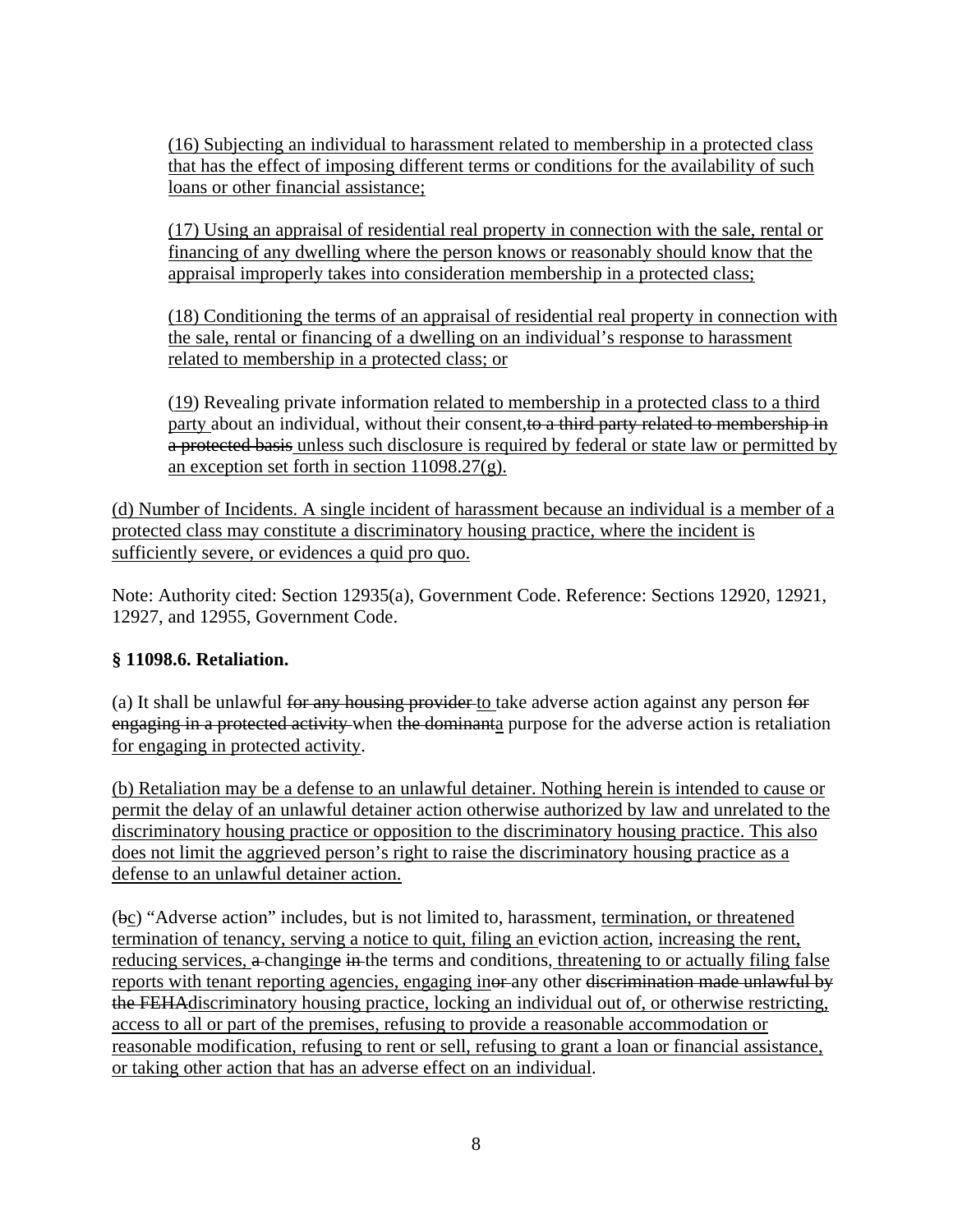(cd) "Protected activity" includes, but is not limited to, making a complaint, testifying, assisting or participating in any manner in a proceeding under the Fair Housing Act, Fair Employment and Housing Act, the Americans with Disabilities Act, Section 504, the Unruh Act, or any other federal, state or local law protecting housing rights; opposition to housingof practices believed to be unlawful, made unlawful under the FEHA, informing law enforcement or other government agencies of practices believed to be unlawful housing practices under the FEHA, testifying or assisting in a proceeding regarding unlawful activity, assertion of rights protected by the FEHAlaw, aiding or encouraging a person to exercise their rights under the FEHA housing rights, meeting or assembling with other individuals in order to address potential or actual violations of housing rights (including, for example, by joining or organizing a tenant union), or making a request for a reasonable accommodation or reasonable modification for an individual with a disability.

(d) "Dominant purpose" means a purpose that is a substantial motivating factor in the harassment, eviction, or other adverse actions challenged as retaliatory. A substantial factor motivating the adverse action is a factor that a reasonable person would consider to have contributed to the action. It must be more than a remote or trivial factor. It does not have to be the only cause of the adverse action.

Note: Authority cited: Section 12935(a), Government Code. Reference: Sections 12920, 12921, 12927, 12948, and 12955, Government Code; *Harris v. City of Santa Monica*  (2013) 56 Cal.4th 203.

**Article 3.** [Reserved]

# **Article 4. Disability**

#### **§ 11098.23. Definitions.**

As used in this article, the following definition shall apply unless the context otherwise requires:

(a) "AssistiveAssistance animal" means an animal that is may be necessary as a reasonable accommodation for a personan individual with a disability.

(1) Specific examples include, but are not limited to:

(A) "Guide dog," as defined at Civil Code section 54.1, or other animal trained to guide a blind individual or visually impaired person individual with low-vision.

(B) "Signal dog," as defined at Civil Code section 54.1, or other animal trained to alert a deaf or hearing impaired hard-of-hearing individual person to sounds.

(C) "Service dog," as defined at Civil Code section 54.1, or other animal individually trained to the requirements of an individual person with a disability.

(D) "Support animalsdog" are or other animals that provides emotional, cognitive, or other similar support to a person with a disability, including, but not limited to, traumatic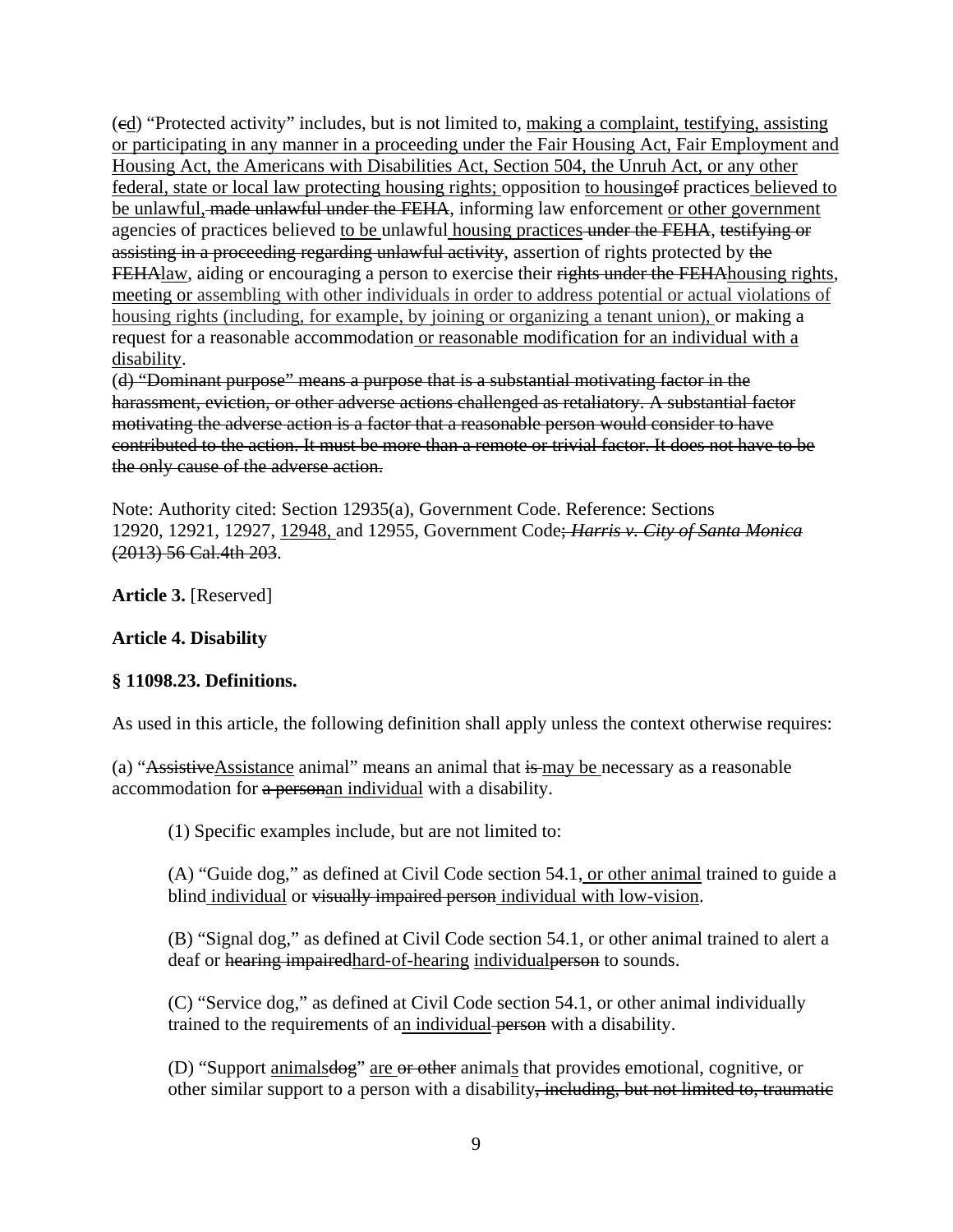brain injuries or mental disabilities, such as major depression. A "support animal" may constitute a reasonable accommodation in certain circumstances. As in other contexts, whether a support animal constitutes a reasonable accommodation requires an individualized analysis reached through the interactive process. A support animal does not need to be individually trained or certified. Support animals are also known as comfort animals or emotional support animals.

(2) An assistiveassistance animal is not a pet. It is an animal that works, provides assistance, or performs tasks for the benefit of a personan individual with a disability, or provides emotional support that alleviates one or more identified symptoms or effects of a person's and individual's disability. Assistance animals do not need to be professionally trained or certified.

Note: Authority cited: Section 12935(a), Government Code. Reference: Sections 12920, 12921, 12927, and 12955, Government Code; *Auburn Woods I Homeowners Ass'n v. Fair Employment and Housing Com'n* (2004) 121 Cal.App.4th 1578.

#### **§ 11098.24.** [Reserved]

#### **§ 11098.25.** [Reserved]

#### **§ 11098.26. Reasonable Accommodations.**

(a) A housing provider has an affirmative dutyIt is a discriminatory housing practice for any person to refuse to make reasonable accommodations in rules, policies, practices, or services when such accommodations may be necessary to afford a personan individual with a disability an equal opportunity to use and enjoy a dwelling unit and public and common use areas, or an equal opportunity to obtain, use, or enjoy housing related services and facilities, including but not limited to governmental services, brokerage services, and loans and other financial assistance.Such accommodations include, but are not limited to, exceptions to standard rules, policies, practices, or services because of the person's disability.

(1) For example:

(A) A blind applicant for rental housing wants live in a dwelling unit with a seeing eye dog. The building has a no pets policy. It is a violation of this section for the owner or manager of the apartment complex to refuse to permit the applicant to live in the apartment with a seeing eye dog because, without the seeing eye dog, the blind person will not have an equal opportunity to use and enjoy a dwelling.

(BA) Progress Gardens is a 300 unit apartment complex with 450 parking spaces which are available to tenants and guests of Progress Gardens on a first- come, first- served basis. John applies for housing in Progress Gardens. John has a mobility disability and is unable to walk more than a short distance and therefore requests that a parking space near his unit be reserved for him so he will not have to walk very far to get to his apartment. It is a violation of this section for the owner or manager of Progress Gardens to refuse to make this accommodation. Without a reserved space, John might be unable to live in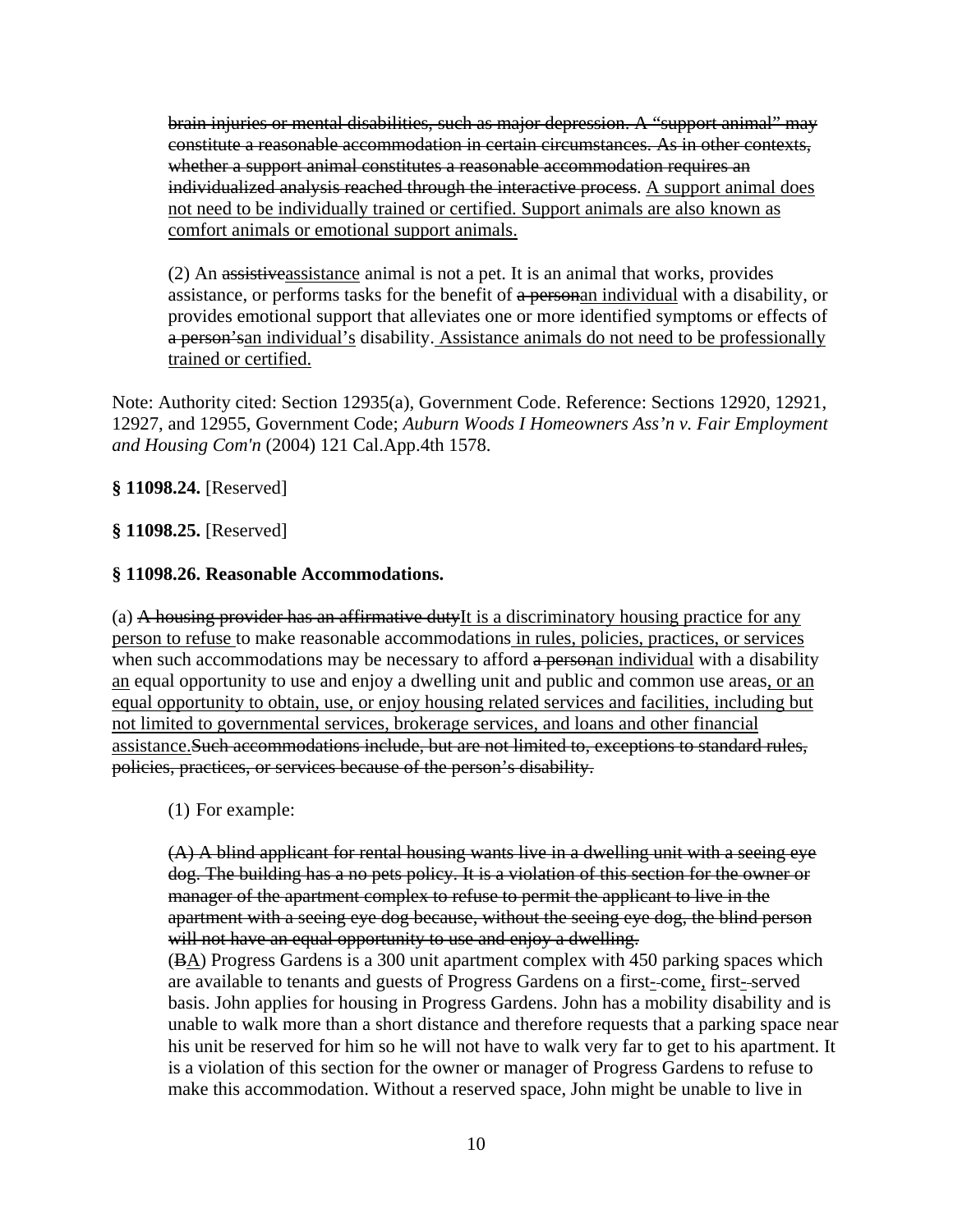Progress Gardens at all or, when he has to park in a space far from his unit, might have great difficulty getting from his car to his apartment unit. The accommodation therefore is necessary to afford John an equal opportunity to use and enjoy a dwelling. The accommodation is reasonable because it is feasible and practical under the circumstances.The accommodation should be granted because it does not constitute an undue burden nor a fundamental alteration, as defined in Section 11093.28.

(C) A person with a mental health disability requests to her pay rent through a third-party payee rather than pay her rent directly from her checking account.

(B) Miguel is an individual with cognitive impairments that limit his ability to manage his financial affairs. Miguel uses a third party representative payee. He requests that he be able to pay rent through the payee rather than pay directly from his checking account, and that any nonpayment notices be sent to his representative payee as well as himself. The accommodation should be granted because it does not constitute an undue financial and administrative burden nor is it a fundamental alteration, as defined in Section 11093.28.

(C) Abigail, an individual with a disability, earns only social security income. She requests that she be permitted to add a co-signer on her rental lease in order to meet the minimum income qualifications. The accommodation should be granted if the combined income of Abigail and the co-signer constitutes sufficient income to meet the minimum income qualifications, because it does not constitute an undue financial and administrative burden nor is it a fundamental alteration, as defined in Section 11093.28.

(D) Tuan has quadriplegia, which can make it difficult for him to travel. He requests a reasonable accommodation for additional time to deliver and submit a loan modification application to his mortgage lender. The accommodation should be granted because it does not constitute an undue financial and administrative burden nor is it a fundamental alteration, as defined in Section 11093.28.

(E) Michiko requests an exception to her property's no-pets policy as a reasonable accommodation so that her friend Yoshi, who has a disability, is able to visit with his emotional support animal. Yoshi, as a person with a disability, is entitled to reasonable accommodations. Michiko may request such an accommodation on behalf of Yoshi. Furthermore, discrimination (including a failure to grant a reasonable accommodation) is prohibited against individuals associated with an individual with a disability. Unless the animal poses a direct threat, the accommodation should be granted because it does not constitute an undue financial and administrative burden nor is it a fundamental alteration, as defined in Section 11093.28.

(F) Marita wants to install a ramp to enable her son, who uses a wheelchair, to enter and leave her house without assistance. Given the small lot, the ramp will extend slightly beyond the permitted lot coverage. Marita requests a reasonable accommodation from the city to modify the city's policy regarding lot coverage. The city should grant the accommodation, without charging Marita a fee, because it does not constitute an undue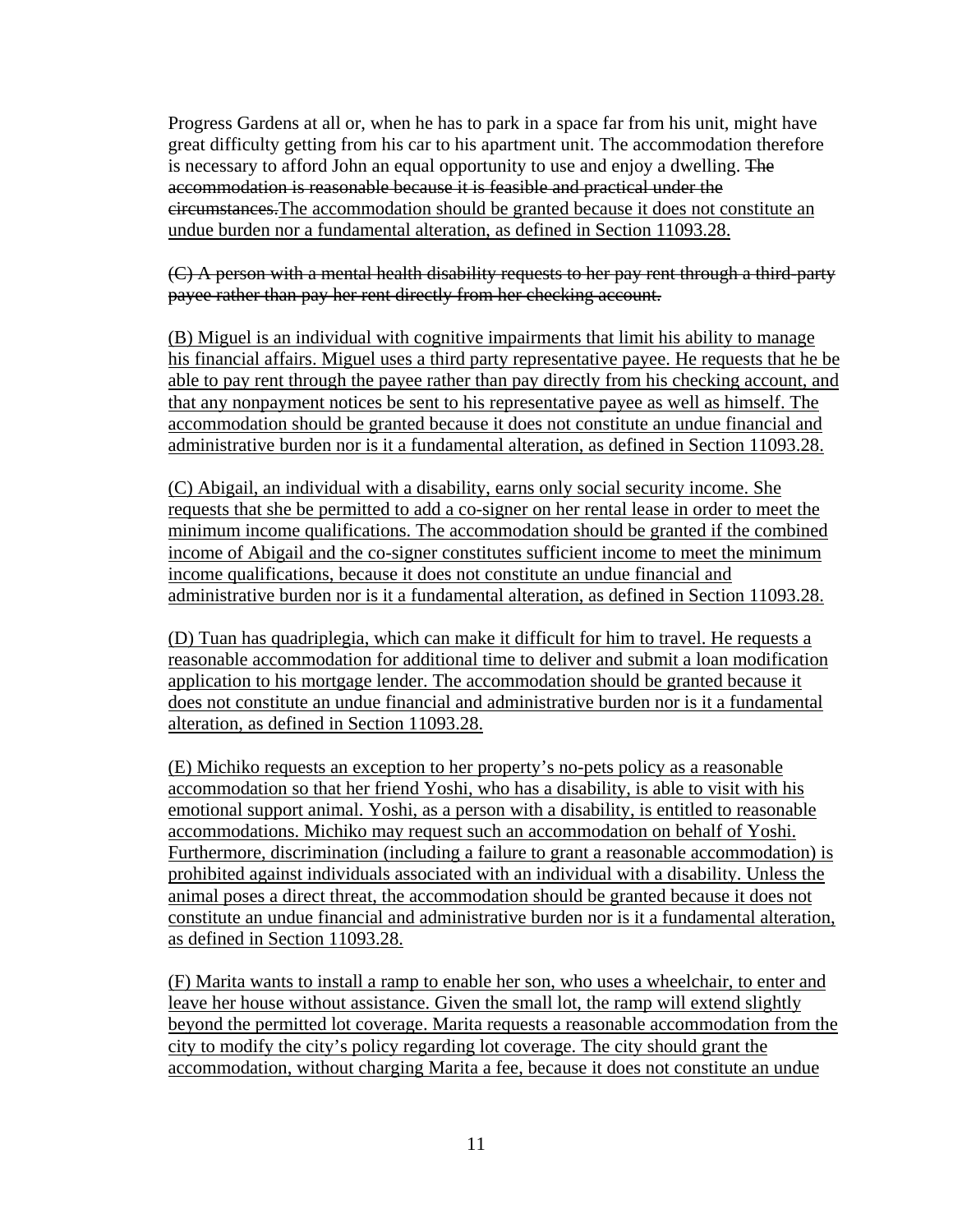financial and administrative burden nor is it a fundamental alteration, as defined in Section 11093.28.

(b) It is unlawful to charge a fee or require an additional deposit or financial contribution as a condition of receiving a reasonable accommodation.

(1) The fact that an accommodation may impose some cost on the person providing the accommodation is not grounds for denial of a request, so long as the cost does not constitute an undue financial or administrative burden, or constitute a fundamental alteration, under section 11098.28.

(2) A request for a reasonable accommodation need not be made in a particular manner or at a particular time. An individual makes a reasonable accommodation request at the time he or she requests orally or in writing, or through a representative, an exception, change, or adjustment to a rule, policy, practice, or service because of a disability, regardless of whether the phrase "reasonable accommodation" is used as part of the request.

(3) Adopting a formal procedure may aid individuals with disabilities in making requests for reasonable accommodations or modifications and may make it easier to assess those requests and keep records of the considerations given the requests. However, a person may not refuse a request or refuse to engage in the interactive process because the requester did not use the preferred forms or procedures. The forms and procedures used may not seek information that is not necessary to evaluate if a reasonable accommodation may be needed to afford a person with a disability equal opportunity to use and enjoy a dwelling, such as the information prohibited in section 11098.27. A person responsible for responding to accommodation requests may assist someone in completing a form, and has an obligation to provide assistance and alternative methods of communication if necessary to assist an individual with a disability seeking a reasonable accommodation.

(4) The request for a reasonable accommodation or modification may be made by the individual with a disability, a family member, or someone else acting on behalf of the individual with a disability.

A housing provider may only deny a requested accommodation if, after engaging in the interactive process as outlined in section 11098.29:

(1) The applicant or resident on whose behalf the accommodation was requested is not a person with a disability;

(2) There is no disability-related need for the requested accommodation; or

(3) The accommodation is not reasonable, meaning it would impose an undue hardship as defined in section 11098.28.

Note: Authority cited: Section 12935(a), Government Code. Reference: Sections 12920, 12921, and 12955, Government Code; *Auburn Woods I Homeowners Ass'n v. Fair Employment and Housing Com'n* (2004) 121 Cal.App.4th 1578.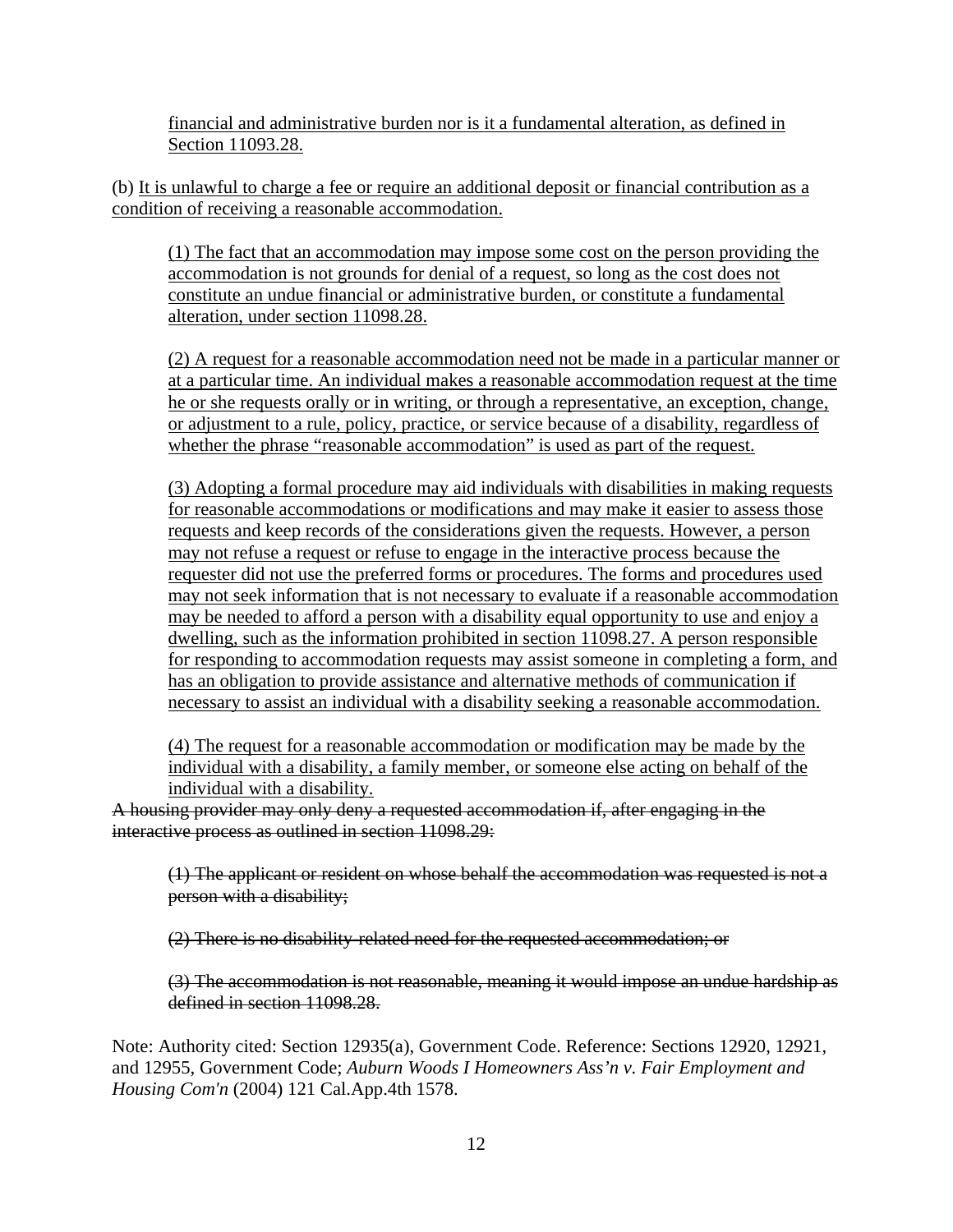# **§ 11098.27. Additional Information to Establish the Need for a Requested Accommodation.**

(a) If the disability of the individual seeking an accommodation is apparent or known by the person considering the request, and if the need for the requested accommodation is also readily apparent or known, then the person considering the request may not request any additional information about the requestor's disability or the disability-related need for the accommodation.

(b) If the disability of the individual seeking an accommodation is apparent or known by the person considering the request, but the need for the requested accommodation is not readily apparent or known, then the person considering the request may request only information that is necessary to evaluate the disability-related need for the accommodation.

(c) If the disability underlying the need for a requested accommodation is not readily apparent, to the person considering the request, the person may request reliable information that is:

(1) necessary to verify that the individual has a disability;

(2) describes the needed accommodation; and

(3) shows the relationship between the individual's disability and how the requested accommodation would enable the individual with a disability equal opportunity to use and enjoy a dwelling.

(d) A person considering a request for an accommodation may not seek information about:

(1) The requestor's particular diagnosis or medical condition, the severity of the disability, medical records, medical history, other disability or medical issues unrelated to the request, or other disability or health related information beyond the information identified in subdivision (c) above.

(2) Information unrelated to the inquiry in subdivision (c) above.

(e) Depending on the individual's circumstance, information establishing that the individual has a disability can usually be provided directly by the individual with a disability through a variety of means, such as a credible statement or documentation of receipt of disability benefits. Information confirming that the individual has a disability, or confirming that there is a disability-related need for the accommodation, may also be provided by any reliable third party who is in a position to know about the requestor's disability or the disability-related need for the requested accommodation, including but not limited to:

(1) A medical professional;

(2) A health care provider, including the office of a medical practice or a nursing registry;

(3) A peer support group;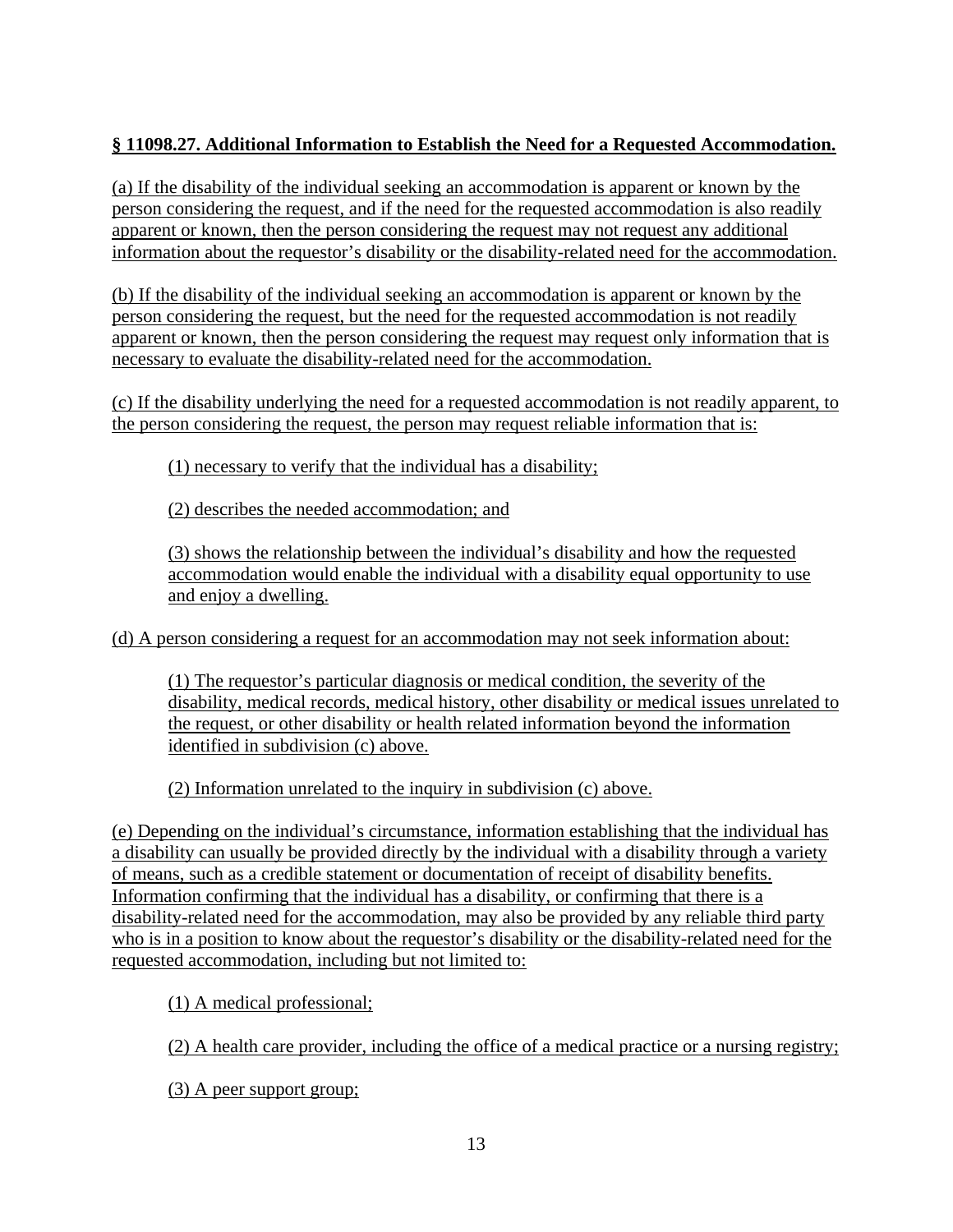(4) A non-medical service agency or individual, including In-Home Supportive Services or Supported Living Services providers; or

(5) A reliable third party who is in a position to know about the individual's disability or disability-related need for the accommodation. This could include, but are not limited to, a relative caring for a child with a disability, an elderly family member with dementia, or others in a caregiving relationship with a person with a disability.

(f) The determination of whether a third-party is reliable must be determined on a case-by-case basis.

(g) All information concerning a person's disability, request for an accommodation, or medical verification or information must be kept confidential and must not be shared with other persons who are not directly involved in the interactive process or decision making about the requested accommodation unless disclosure is required to:

(1) make or assess the decision to grant or deny the request for accommodation;

(2) effectively implement the requested accommodation; or

(3) when disclosure is required by law.

Note: Authority cited: Section 12935(a), Government Code. Reference: Sections 12920, 12921, and 12955, Government Code.

# **§ 11098.27. Assistive Animals as a Reasonable Accommodation.**

(a) If the requested accommodation is for an assistive animal, the request may also be denied if:

(1) The specific assistive animal in question poses a direct threat to the health or safety of others that cannot be reduced or eliminated by another reasonable accommodation; or

(2) The specific assistive animal in question would cause substantial physical damage to the property of others that cannot be reduced or eliminated by another reasonable accommodation. Breed, size, and weight limitations may not be applied to an assistive animal.

(3) A determination that an assistive animal poses a direct threat of harm to others or would cause substantial physical damage to the property of others must be based on an individualized assessment that relies on objective evidence about the specific animal's actual conduct – not on mere speculation or fear about the types of harm or damage an animal may cause and not on evidence about harm or damage that other animals have caused. No species, breed, size, number, or other universal restrictions may be applied. The assessment of direct threat must consider: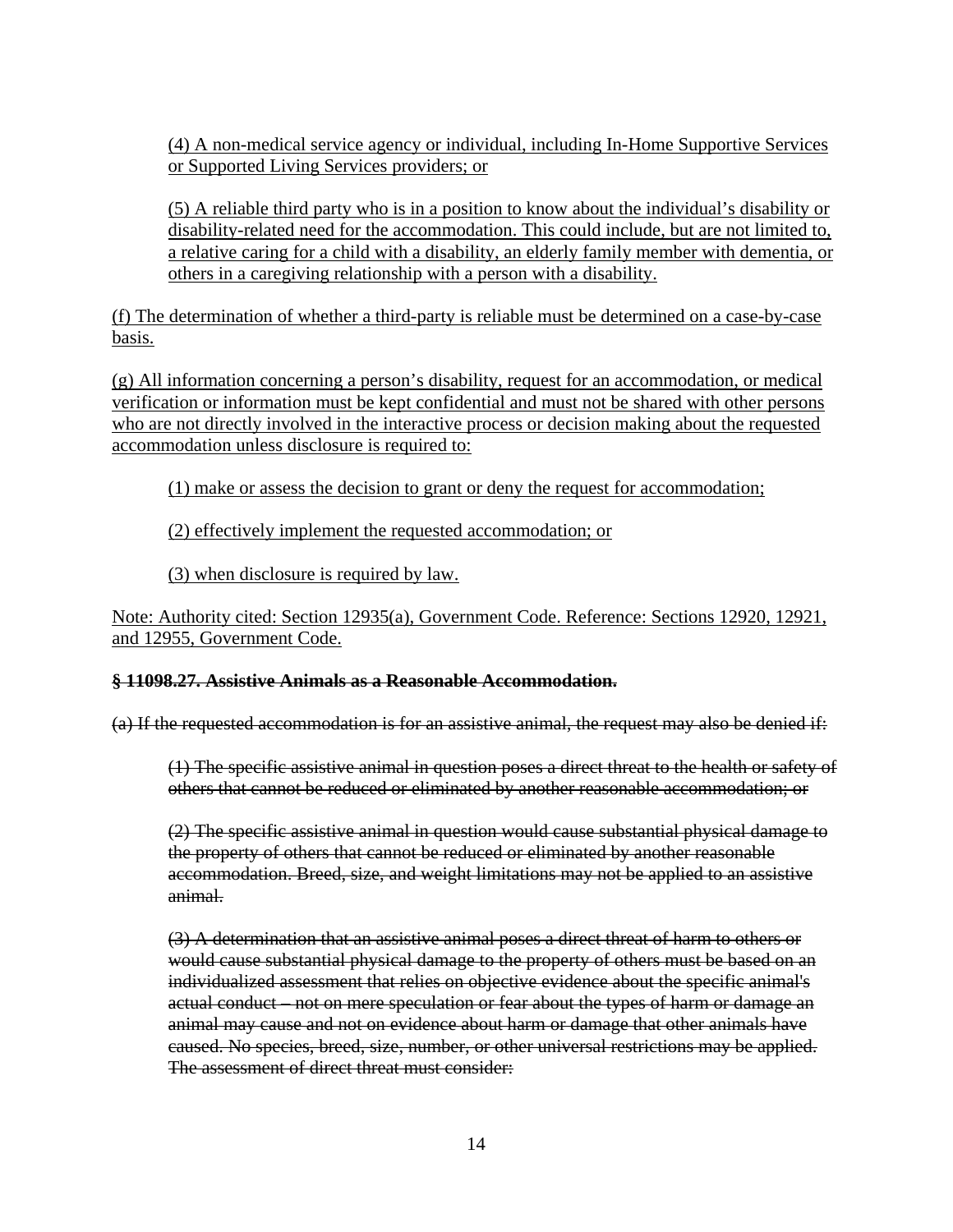(A) the nature, duration, and severity of the risk of injury;

(B) the probability that injury will actually occur; and

(C) whether there are any reasonable accommodations that will eliminate the direct threat.

(b) A person who is granted accommodation of an assistive animal shall not be required to pay any pet fee, rent, or other additional fee, including additional security deposit or liability insurance, to have the animal in his or her residence. However, a person who is granted accommodation of an assistive animal may be required to cover the costs of repairs for damage the animal causes to the dwelling unit or the common areas, excluding reasonable wear and tear, if it is the housing provider's practice to assess such damages.

(c) Any state and local requirements regarding animals apply equally to assistive animals including, but not limited to, requirements that an animal be licensed, vaccinated, and/or sterilized. A housing provider is permitted to request verification that an assistive animal is in compliance with any applicable requirements.

(d) A housing provider may impose other reasonable conditions on an assistive animal to ensure it is under the control of the applicant or resident. These conditions may not be more restrictive than those imposed upon other animals on the property.

(e) Invitees to the property shall be granted accommodation for assistive animals, in accordance with the restrictions above.

(f) If someone requests an accommodation, including, but not limited to, use of an assistive animal, then the housing provider may require verification of disability pursuant to section 11098.30 of these regulations.

(1) Similarly, if the disability is known but the disability-related need for the assistive animal is not, the housing provider may ask the individual to provide documentation of the disability-related need for an assistive animal.

 $(g)$  A qualified health care provider, as defined in section 11098.30, must have specific knowledge of the patient's medical condition based on an individualized examination and not operate primarily to provide certifications for assistive animals.

(1) If medical information is provided by a qualified health care provider who does not have specific knowledge based on an individualized examination and operates primarily to provide certifications for assistive animals, then the housing provider may request information verifying the need for an accommodation from a qualified health care provider and continue to engage in the interactive process.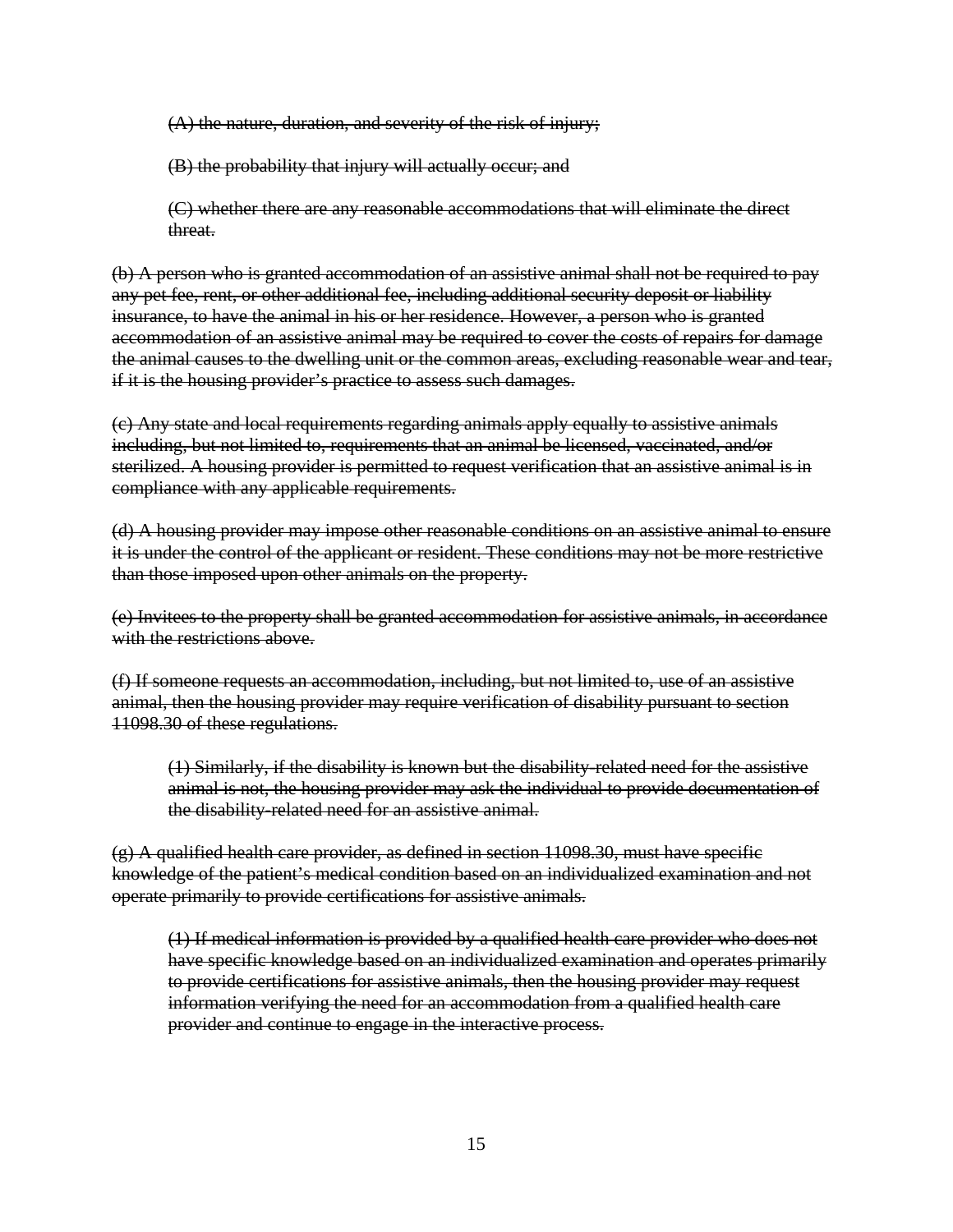Note: Authority cited: Section 12935(a), Government Code. Reference: Sections 12920, 12921, and 12955, Government Code; *Auburn Woods I Homeowners Ass'n v. Fair Employment and Housing Com'n* (2004) 121 Cal.App.4th 1578.

# **§ 11098.28. Undue Hardship and Fundamental AlterationDenial of Reasonable Accommodation.**

(a) A housing provider may deny a requested accommodation as not reasonable if the accommodation would impose an undue hardship on the housing provider. An undue hardship would impose significant difficulty or expense or would constitute a fundamental alteration in the program or service. A fundamental alteration changes the essential nature of a provider's operations, such as shopping or cleaning for a resident. The determination of whether an accommodation poses undue hardship must be made on a case-by-case basis involving various factors including, but not limited to:

(1) the nature and cost of the requested accommodation;

(2) the financial resources of the housing provider;

(3) the benefits that the accommodation or modification would provide to the applicant or resident with a disability;

(4) the availability of alternative accommodations or modifications that would effectively meet the applicant's or resident's disability-related needs; and

(5) the existence of conflicting good faith requests for accommodations that cannot be reconciled through the interactive process.

(b) A housing provider cannot claim undue hardship based on the housing provider's or another resident's fears or prejudices toward the individual's disability, nor can undue hardship be based on the fact that provision of a reasonable accommodation or modification might be considered unfair by other individuals.

(a) A requested accommodation may be denied if:

(1) The individual on whose behalf the accommodation was requested is not an individual with a disability;

(2) There is no disability-related need for the requested accommodation (in other words, there is no nexus between the disability and the requested accommodation);

(3) The requested accommodation would constitute a fundamental alteration of the services or operations of the person who is asked to provide the accommodation; or

(4) The requested accommodation would impose an undue financial or administrative burden on the person who is asked to provide the accommodation.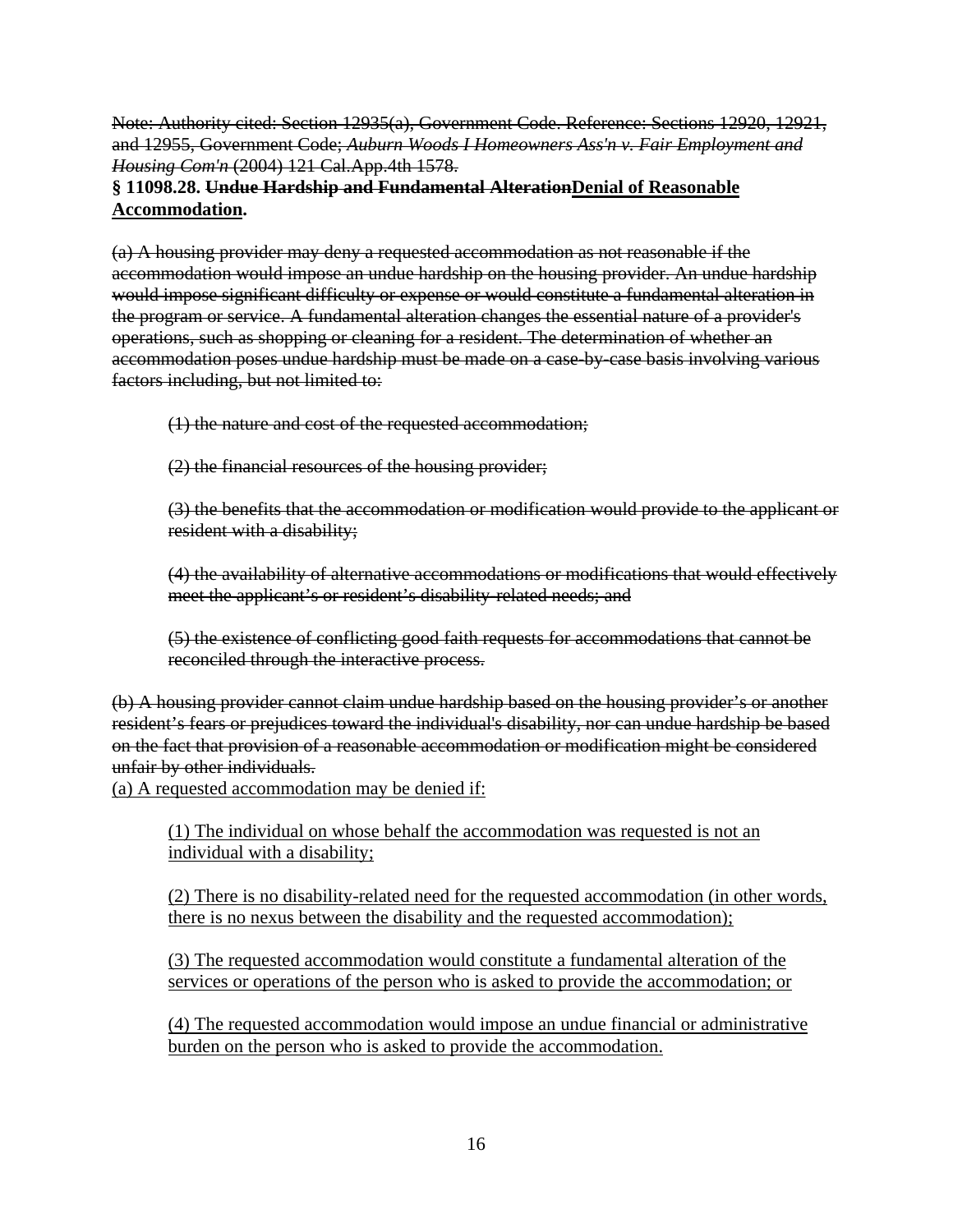(b) The determination of whether an accommodation poses an undue financial or administrative burden must be made on a case-by-case basis and should consider various factors including, but not limited to:

(1) the nature and cost of the requested accommodation;

(2) the financial resources of the person who has been asked to grant the accommodation;

(3) the benefits that the accommodation would provide to the individual with a disability;

(4) the availability of alternative accommodations or modifications that would effectively meet the disability-related needs of the individual with a disability; and

(5) where the entity being asked to make the accommodation is part of a larger entity, the structure and overall resources of the larger organization should be considered, as well as the financial and administrative relationship of the entity to the larger organization. In general, a larger entity with greater resources would be expected to make accommodations requiring greater effort or expense than would be required of a smaller entity with fewer resources.

(c) A fundamental alteration is a modification that changes the essential nature of the services or operations of the person being asked to provide the accommodation. For example, if a landlord does not normally provide shopping for residents, a request to shop for a person with a disability could constitute a fundamental alteration.

(d) A person cannot deny a request for a reasonable accommodation based on the person's or another individual's fears or prejudices about the individual's disability, nor can a denial be based on the fact that provision of a reasonable accommodation or modification might be considered unfair by other individuals or might be an undue burden if extended to multiple other individuals who might request accommodations.

Note: Authority cited: Section 12935(a), Government Code. Reference: Sections 12920, 12921, and 12955, Government Code, *Auburn Woods I Homeowners Ass'n v. Fair Employment and Housing Com'n* (2004) 121 Cal.App.4th 1578.

# **§ 11098.29. The Interactive Process.**

(a) When needed to identify or implement an effective, reasonable accommodation for a person with a disability, the law requires a timely, good faith, interactive process between a housing provider and the person with a disability, or the individual's representative, who is requesting the accommodation.

(b) A housing provider may not require that the request for accommodation be made in a particular manner or at a particular time. A person makes a reasonable accommodation request whenever she makes clear to the housing provider that she is requesting an exception, change, or adjustment to a rule, policy, practice, or service because of a disability, regardless of whether the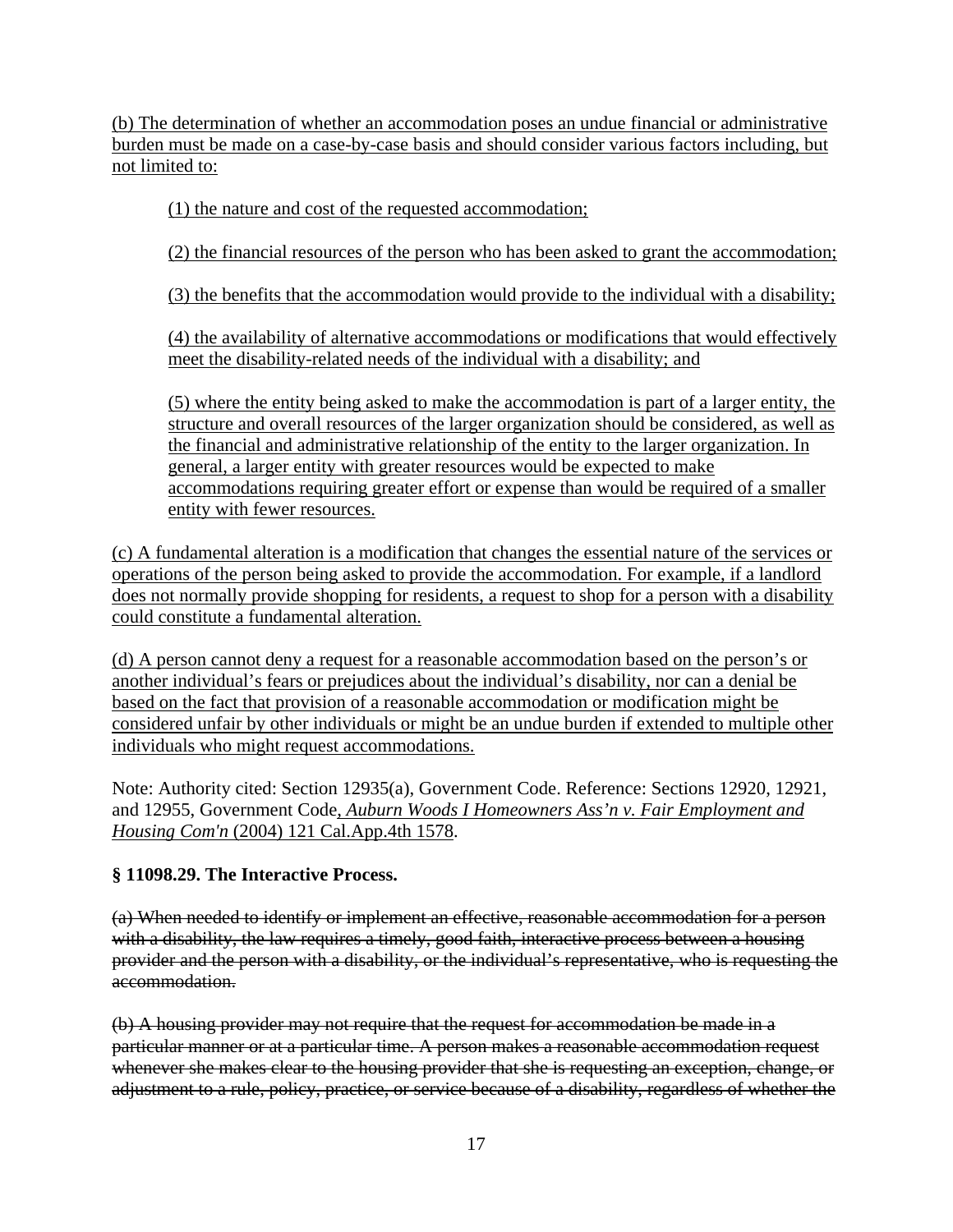phrase "reasonable accommodation" is used as part of the request. Adopting a formal procedure may aid persons with disabilities in making requests for reasonable accommodations or modifications and may make it easier to assess those requests and keep records of the considerations given the requests. However, a housing provider may not refuse a request or refuse to engage in the interactive process because the requester did not use the housing provider's preferred forms or procedures or because the requester did not present sufficient proof of disability. A person responsible for responding to accommodation requests may assist someone in completing a form.

(c) The request for a reasonable accommodation or modification may be made by the applicant or resident with a disability, a family member, or someone else acting on behalf of the person with a disability.

(d) All parties to the interactive process must make reasonable efforts to participate in the interactive process in good faith. Direct communication between the housing provider and person with a disability requesting the accommodation is not required, but any indirect communication must alert the resident or applicant that the housing provider is considering various accommodations or modifications and that the resident or person requesting the accommodation has the right to participate in the discussion or interaction.

(e) The housing provider must engage in the interactive process upon receipt of a request for accommodation or modification. The time necessary to complete the interactive process depends on many factors, including, but not necessarily limited to, the nature of the accommodations or modifications under consideration and whether it is necessary to obtain supporting information if the need for the accommodation or modification is not obvious or known to the housing provider. Notwithstanding such variables, the duration of the process should not exceed thirty calendar days from the date of the start of the interactive process. Any delay by the housing provider beyond the thirty calendar day timeline in completing the interactive process establishes a rebuttable presumption that the housing provider failed to engage in a good faith, interactive process. In some cases, thirty calendars days may be unreasonable.

(f) When, after engaging in the interactive process, a housing provider refuses a requested accommodation because it is not reasonable, the housing provider must consider all alternative accommodations of which it is aware or that are brought to its attention by the applicant or resident. If an alternative accommodation would effectively meet the requester's disabilityrelated needs and is reasonable, the housing provider must grant it. In cases where a housing provider believes that, while the accommodation requested by the applicant or resident is reasonable, there is an alternative accommodation that would be equally effective, the housing provider should discuss with the individual if she is willing to accept the alternative accommodation. However, a person with a disability is not obligated to accept an alternative accommodation if she believes the alternative accommodation will not meet her needs and her preferred accommodation is reasonable.

(a) In order to identify, evaluate, or implement an effective, reasonable accommodation for an individual with a disability, the person considering the accommodation must engage in a timely, good faith, interactive process with the individual with a disability, or the individual's representative.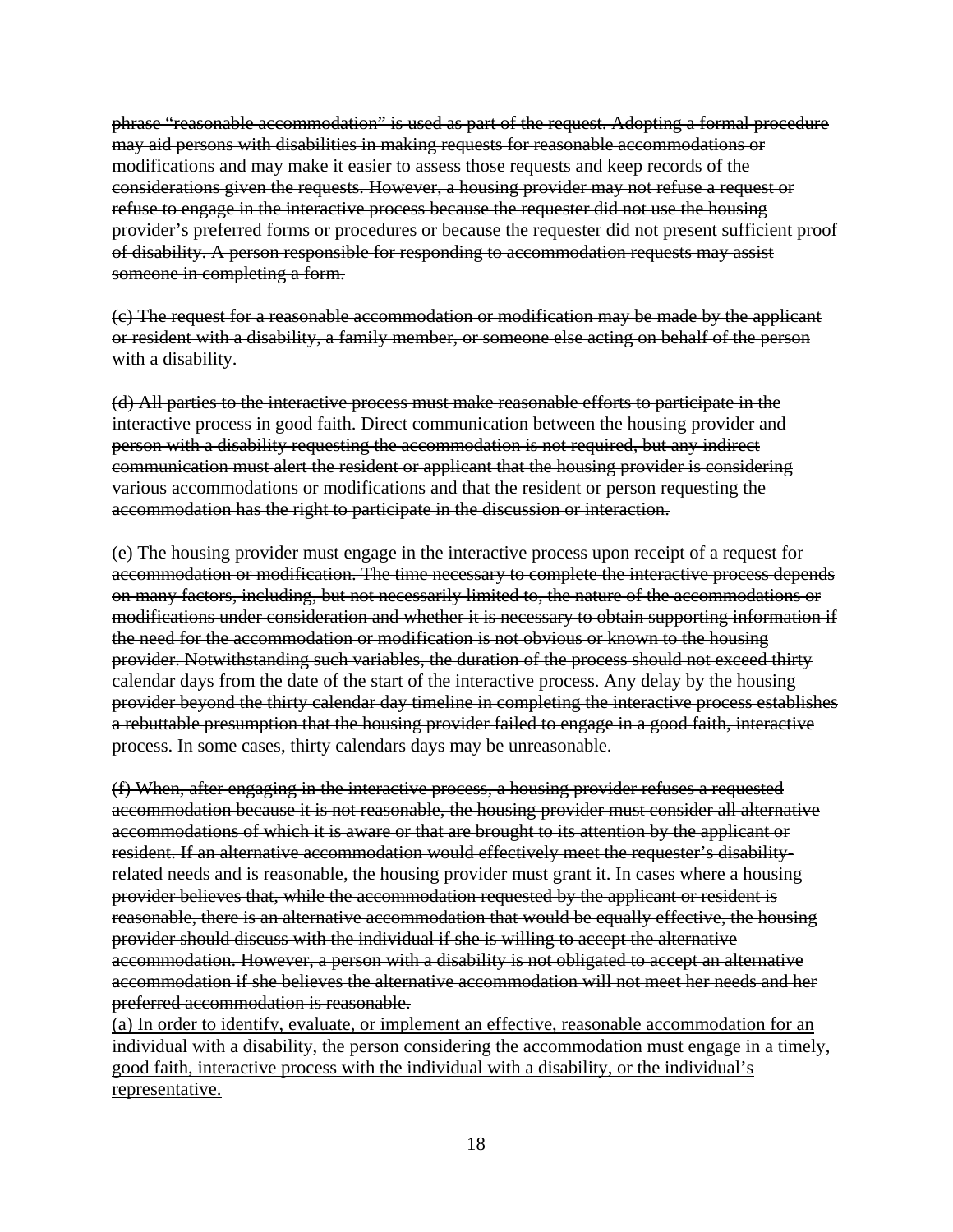(b) If the nexus between the disability and the requested accommodation is not clear to the person considering the accommodation, or if the person considering the accommodation believes the information received is insufficient to establish either that a disability exists or the nature of the disability-related need for the accommodation, the person considering the accommodation must seek clarification or additional information from the individual with a disability or the individual's representative.

(c) If the person considering the requested accommodation believes the particular requested accommodation would be an undue financial or administrative burden, or a fundamental alteration, after considering all appropriate factors, the person being asked to make the accommodation must try to identify another accommodation that will not pose such an undue burden or fundamental alteration.

(d) If the person considering the request believes an alternative accommodation is warranted under subparagraph (c) above, the person considering the request should discuss with the requestor whether the proposed alternative accommodations would be equally effective in meeting the requestor's needs. In many cases, the individual with the disability has the most accurate knowledge about the functional limitations posed by their disability, and the individual is not obligated to accept an alternative accommodation if it will not meet the individual's needs and the request is not an undue financial or administrative burden or a fundamental alteration.

(e) Requests for reasonable accommodations must be promptly considered. The time necessary to respond to a request depends on many factors, including, but not necessarily limited to:

(1) the nature of the accommodations under consideration;

(2) whether it is necessary to obtain supporting information because the disability or the need for the accommodation is not obvious or known to the housing provider;

(3) whether the accommodation is needed on an urgent basis; and

(4) whether it is necessary to engage in the interactive process to resolve the request.

(f) An undue delay by the person considering the request may constitute a denial of a reasonable accommodations. Whether a request has been promptly considered is a case-by-case factual determination.

(g) A failure to reach an agreement on an accommodation request after a reasonable attempt to do so is in effect a decision not to grant the requested accommodation.

Note: Authority cited: Section 12935(a), Government Code. Reference: Sections 12920, 12921, and 12955, Government Code; *Auburn Woods I Homeowners Ass'n v. Fair Employment and Housing Com'n* (2004) 121 Cal.App.4th 1578.

# **§ 11098.30. Proof of Disability.**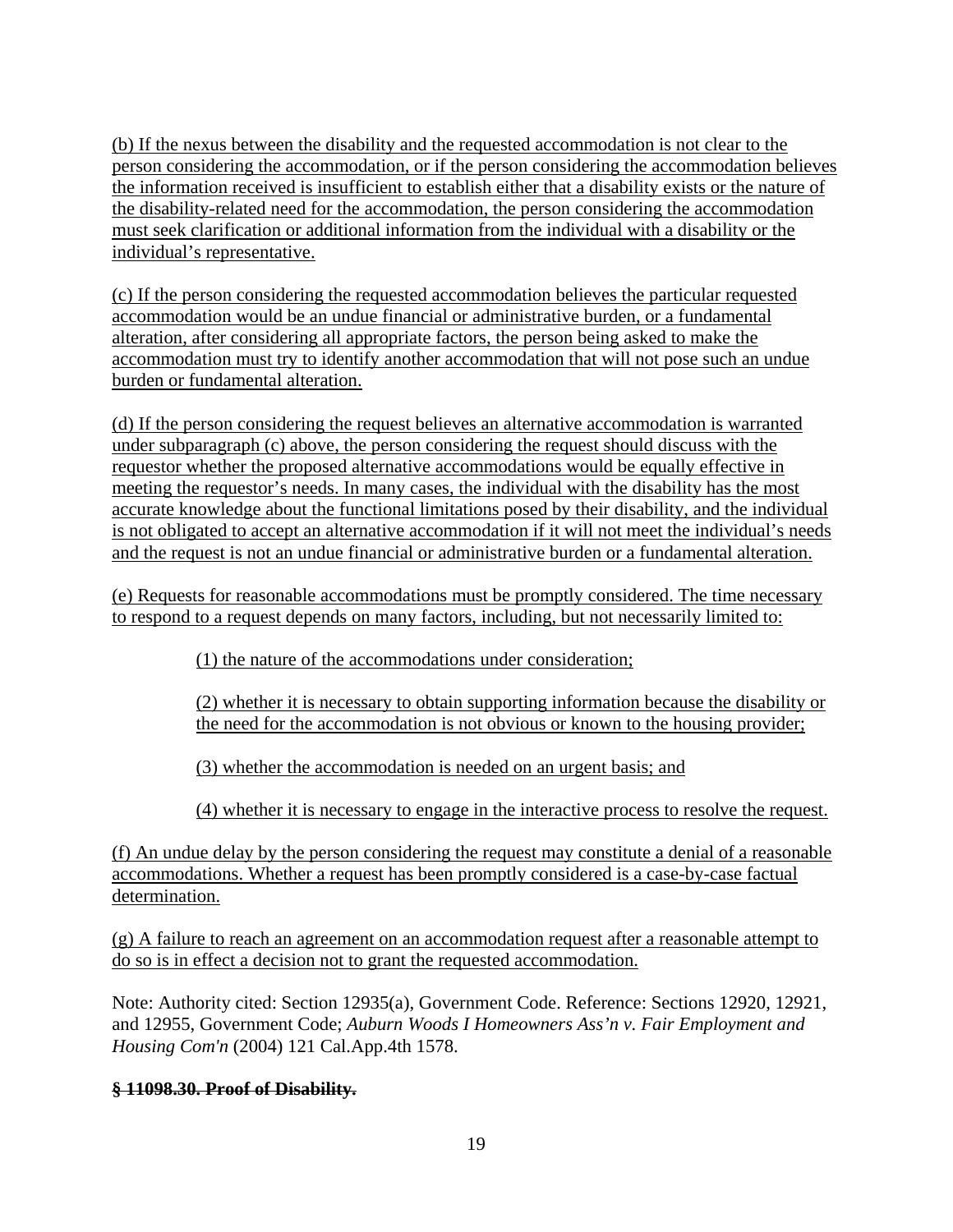(a) A housing provider may not ask a person to provide documentation showing the disability or disability-related need for an accommodation if the disability or disability-related need is readily apparent or already known to the provider.

(b) If the need for the requested accommodation or modification is not readily apparent, the housing provider may request that the applicant or resident provide documentation from a qualified health care provider, as defined in subdivision (e) below, verifying that an accommodation or modification is necessary because the person has a disability and because the request for accommodation or modification would afford the person with a disability equal opportunity to use and enjoy a dwelling.

(1) The person with the disability is not required to reveal a particular diagnosis. The person with a disability should provide only information about how the disability restricts or limits the resident in one or more major life activities, as compared to most people in the general population, and how the requested accommodation will enable the resident to have an equal opportunity to use or enjoy the housing.

(c) All information concerning a person's disability, request for an accommodation, or medical verification or information must be kept confidential and must not be shared with other persons unless disclosure is required to either make or assess the decision to grant or deny the request for accommodation or modification, or disclosure is required by law.

(d) If the requested accommodation is for an assistive animal, the proof of disability must identify the specific species of animal needed for the reasonable accommodation.

(e) A qualified health care provider, who can provide information verifying disability or the necessity of an accommodation or modification, includes, but is not limited to:

(1) a medical or osteopathic doctor, physician, or surgeon, licensed in California or in another state or country, who directly treats or supervises the treatment of the applicant or resident; or

(2) a marriage and family therapist or acupuncturist, licensed in California or in another state or country, or any other persons who meet the definition of "others capable of providing health care services" under FMLA and its implementing regulations that became effective March 8, 2013 (29 C.F.R. § 825.125), including podiatrists, dentists, clinical psychologists, optometrists, chiropractors, nurse practitioners, nurse midwives, clinical social workers, physician assistants; or

(3) a peer support group, a non-medical service agency, social worker, or a reliable third party who is in a position to know about the individual's disability.

Note: Authority cited: Section 12935(a), Government Code. Reference: Sections 12920, 12921, and 12955, Government Code.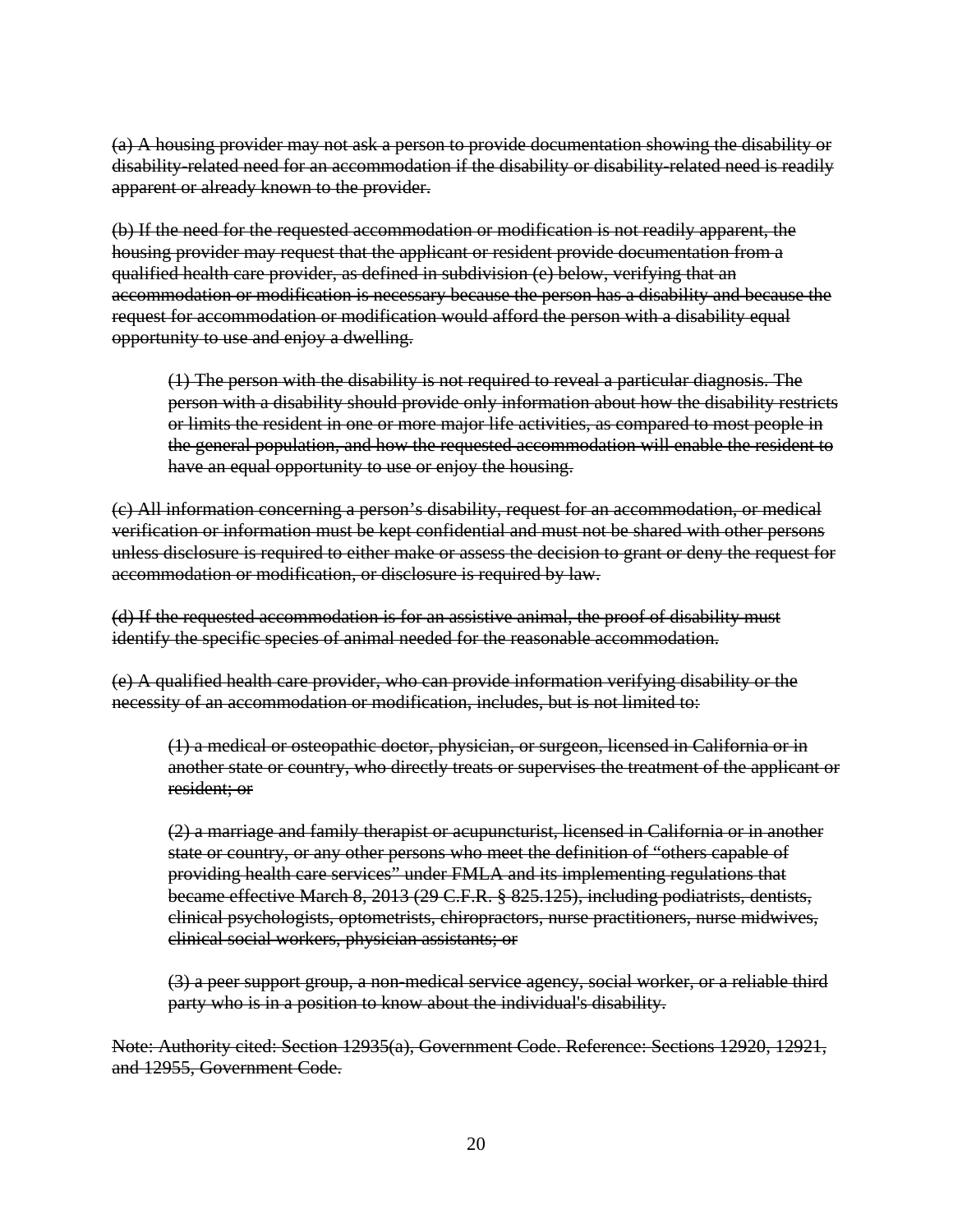# **§ 11098.30. Assistance Animals**

(a) Assistance animals include guide dogs, signal dogs, service dogs, and support animals as defined in section 11098.23.

(b) Assistance animals may be trained professionally or may be trained by the individual with a disability or other individual.

(c) Individuals with disabilities who utilize guide dogs, signal dogs, or service dogs are entitled to use them in dwellings, including Common Use and Public Use areas, and in other public areas related to accessing housing, subject only to an inquiry as to what disability-related task the dog has been trained to perform.

(d) Many persons covered by the Fair Employment and Housing Act or the federal Fair Housing Act may also be covered by other legal obligations relating to assistance animals, such as the American with Disabilities Act, Section 504 of the Rehabilitation Act, or California Government Code 11135, which further restricts the nature and type of inquiry that may be made concerning assistance animals.

(e) Individuals with disabilities who have a support animal may request a reasonable accommodation related to the support animal.

(f) Direct Threat to the Health and Safety of Others and Substantial Physical Damage.

(1) In addition to the reasons set out in section 11098.28, a request for an assistance animal as a reasonable accommodation may be denied if:

(A) The specific assistance animal in question poses a direct threat to the health or safety of others that cannot be reduced or eliminated by another reasonable accommodation; or

(B) The specific assistance animal in question would cause substantial physical damage to the property of others that cannot be reduced or eliminated by another reasonable accommodation.

(2) Breed, size, and weight limitations may not be applied to an assistance animal.

(g) A determination that an assistance animal poses a direct threat of harm to others or would cause substantial physical damage to the property of others must be based on an individualized assessment that relies on objective evidence about the specific animal's actual conduct, not on mere speculation or fear about the types of harm or damage an animal may cause or on evidence about harm or damage that other animals have caused. The assessment of whether the assistance animal poses a direct threat must consider:

(1) the nature, duration, and severity of the risk of injury;

(2) the probability that injury will actually occur; and